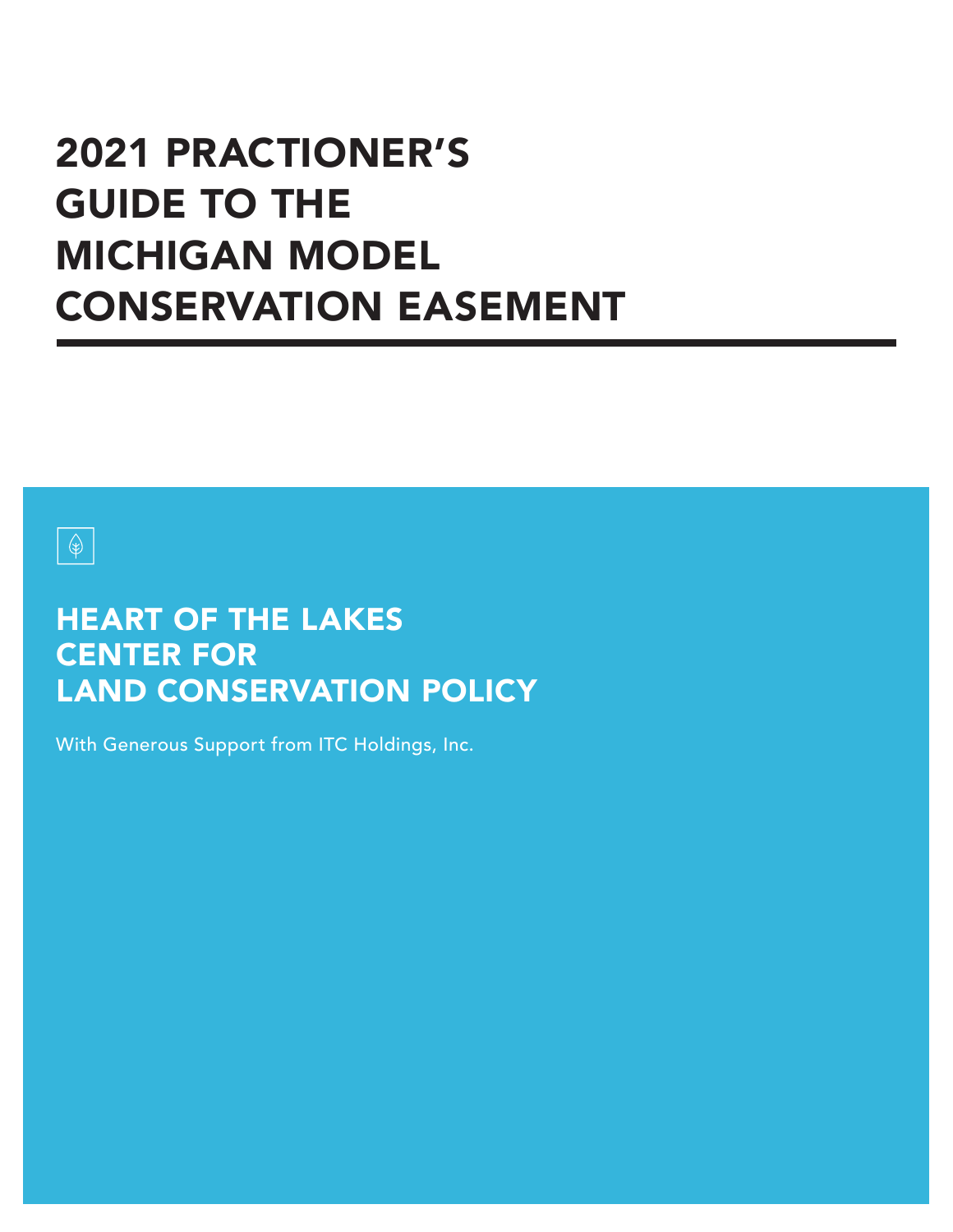# 2021 PRACTIONER'S GUIDE TO THE MICHIGAN MODEL CONSERVATION EASEMENT

# TABLE OF CONTENTS

### INTRODUCTION

|                                                      | <b>MMCE History</b>            |           |
|------------------------------------------------------|--------------------------------|-----------|
|                                                      | Using the MMCE                 |           |
|                                                      | <b>MMCE Practioner's Guide</b> |           |
|                                                      | Acknowledgements               |           |
|                                                      | Sources                        |           |
|                                                      | Disclaimer                     |           |
|                                                      | <b>Comments Requested</b>      |           |
| MMCE STANDARD TEMPLATE WITH ANNOTATIONS              |                                | $03 - 23$ |
| APPENDIX: ALTERNATIVE / SAMPLE LANGUAGE<br>$24 - 29$ |                                |           |
|                                                      | Section III. 1. Purposes       |           |

01 - 02

Section III. 4. C. Industrial, Institutional, Commercial Activities

Section III. 4. E. Vegetation Management

Section III. 4. G. Mining and Oil and Gas Extraction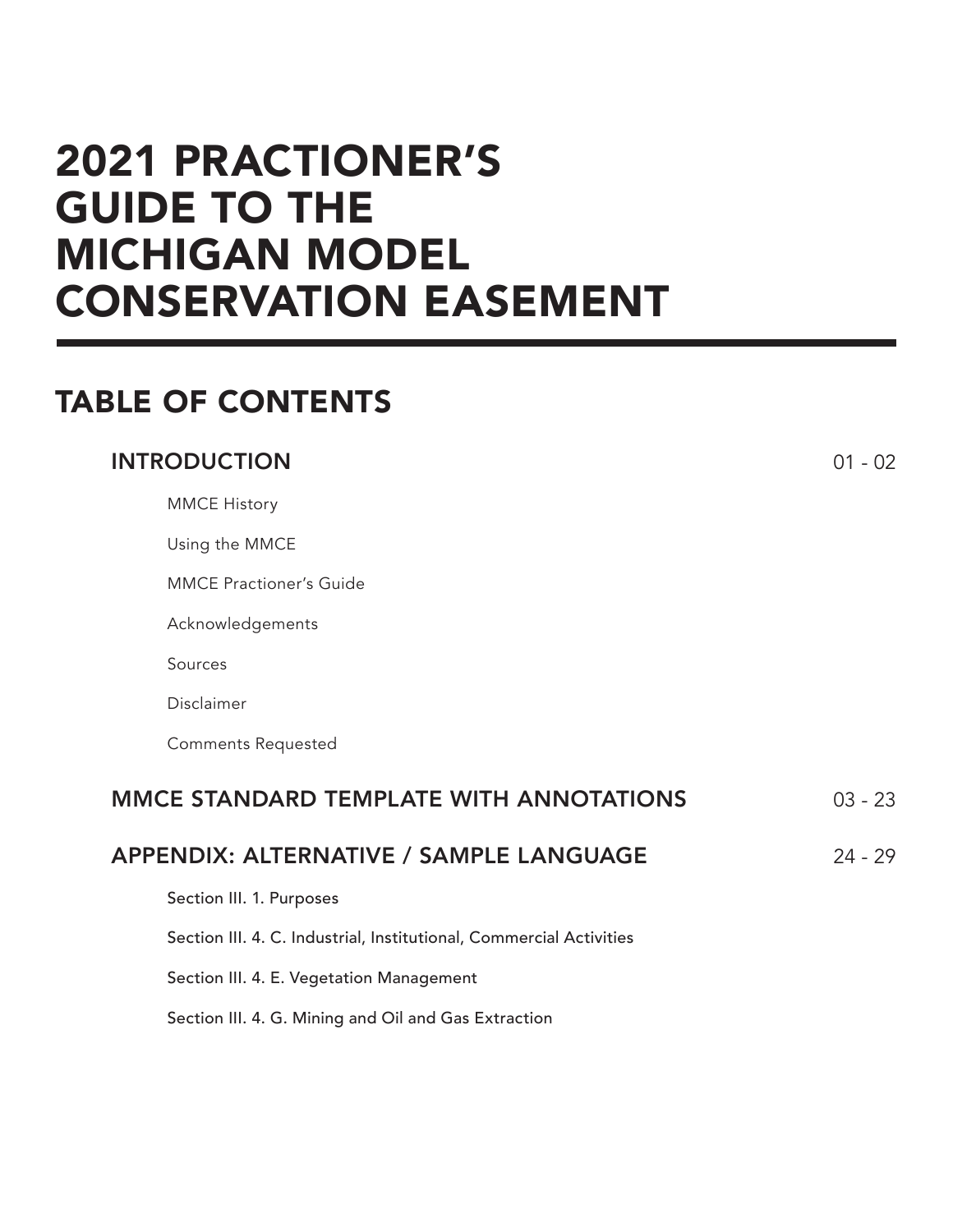# INTRODUCTION

The **Practitioner's Guide** includes the suggested conservation easement language of the Michigan Model Conservation Easement (MMCE) standard template, as well as commentary and instructions for incorporating the MMCE into land conservancy practices. The MMCE was created by and for the state's land protection practitioners to assist users with the creation of easements that will withstand scrutiny, benefit the public and help landowners reach their conservation goals.

The MMCE is not a complete easement. It is suggested language that will assist users as they draft their own conservation easements. The MMCE is most applicable for conservation easements placed on natural lands, it is not meant to be a model for working (agricultural and forest) easements.

The MMCE is advisory and no party is required to adopt its provisions in whole or in part. The MMCE should be used as a reference only and should not be used in lieu of legal review. Legal counsel should represent parties involved in negotiating conservation easements.

Finally, the MMCE is intended to add uniformity in Michigan to the conservation easement negotiating and drafting process, provide legal strength and clarity to each document, promote best practices for easement drafting, and lower the time and costs of drafting and monitoring a conservavtion easement.

The Practitioner's Guide, therefore, is intended to assist practitioners with using the MMCE standard template. It is available only to Michigan land conservancies and their representative attorneys and is not meant for widespread distribution.

## MMCE HISTORY

Grand Traverse Regional Land Conservancy, Little Traverse Conservancy, and Leelanau Conservancy first developed the MMCE in 1999. It was the result of consensus by land protection professionals and attorneys who wanted a document that used plain language and included provisions of widespread use.

In 2009, an MMCE Advisory Committee was formed for the first-ever review and update of the model easement. That review was completed in 2010 with facilitation from Heart of the Lakes Center for Land Conservation (Heart of the Lakes).

In 2014, Heart of the Lakes initiated another review of the Model with a newly constituted Advisory Committee and support from ITC Holdings, Inc. The 2015 MMCE is the result of consensus by the advisory committee as well as other members of the state's land trust community. Changes were discussed and debated through conferencing and electronic means, facilitated by Heart of the Lakes. The Practitoner's Guide is also an outcome of the 2014-15 review.

In 2020, another volunteer committee of land practitioners and attorneys reviewed and made modest updates to the 2015 Model. Made available in winter 2021, the updated sections include: III.4.A Transfer Notice; III.4.D Structures & Construction; III.6.E Recovery Costs & Reimbursement; III.7 Notification; III.17 Amendment; and III.15 Termination.

### USING THE MICHIGAN MODEL CONSERVATION EASEMENT

Instead of starting with a document or easement prepared for another project, using the MMCE template will help remind you of issues and purposes that should be considered as you draft a new easement.

Tailor the easement to fit your conservancy's purposes. The MMCE contains provisions that were purposely written, with some exceptions, as the most restrictive as a place for practitioners to start. Each conservancy should tailor the MMCE to create a template that reflects its own purposes, mission, conservation values to be protected on the property, and capacity to monitor and enforce the provisions. Each easement is different based on the land and the landowner, as well as the policies and practices of the conservancy, and should be tailored to accommodate those varied needs.

The MMCE and Practitioner's Guide are not substitutes for more extensive reference books, resources and training available for drafting and negotiating conservation easements. Conservancy personnel should review the guidelines in [Land Trust Standards & Practices](http://www.landtrustalliance.org/topics/standards-and-practices), Standard 9E in particular. These standards were developed by The Land Trust Alliance to be the ethical and technical guidelines for the operation of a land trust or conservancy. A few additional resources that practitioners should use are listed below, under Sources.

## MMCE PRACTITIONER'S GUIDE

The Practitioner's Guide is a new companion to the standard Michigan Model Conservation Easement (MMCE) template, first created in 2015. The standard MMCE is a template for drafting purposes, and contains sample provisions in a typical conservation easement for natural lands protection. However, each easement is different based on the land and the landowner, as well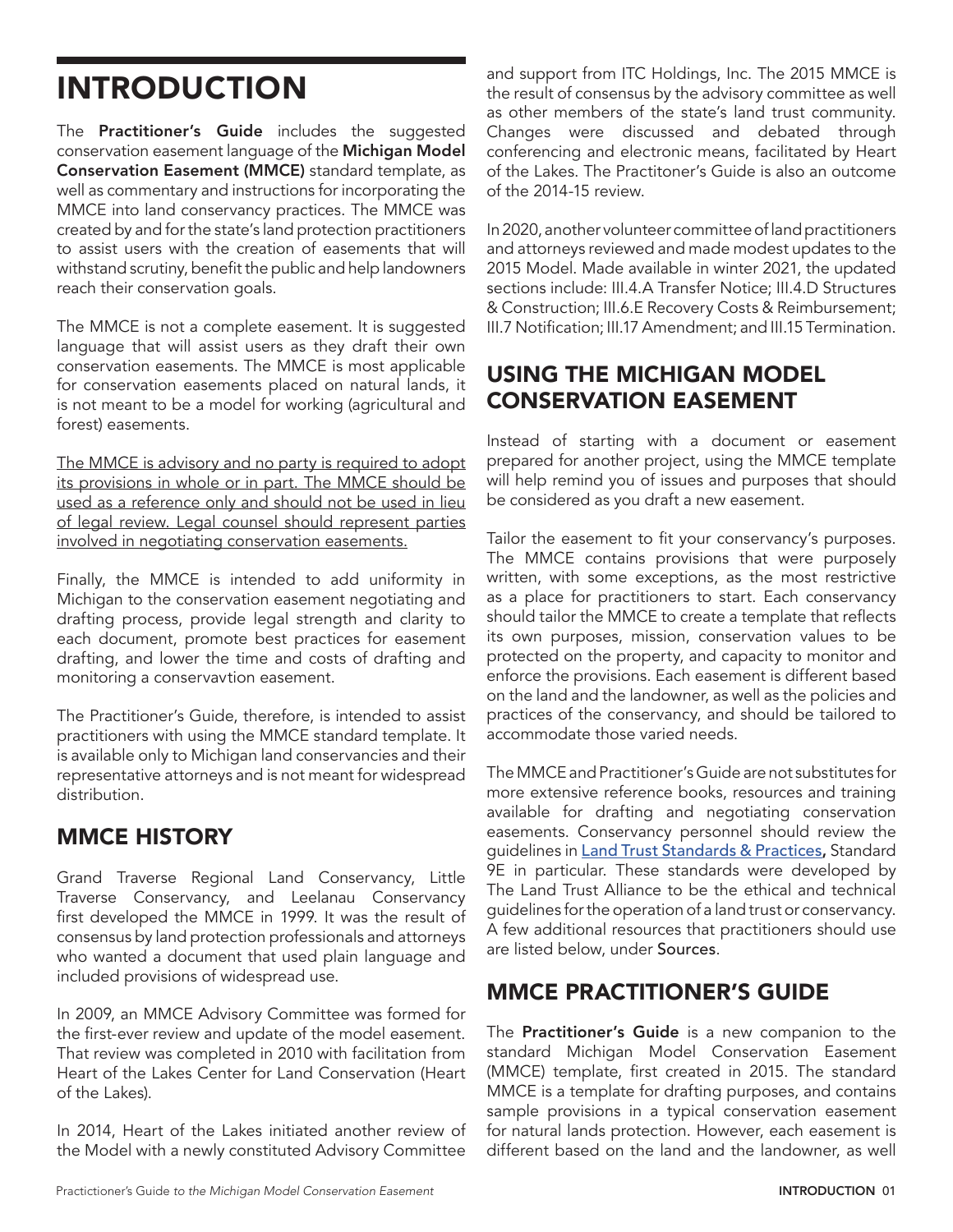as the policies and practices of the conservancy, and should be tailored to accommodate those varied needs.

The Practitioner's Guide is a guide to the MMCE and is not a guide to drafting easements in and of itself. It provides additional language options and commentary to easement drafters using the MMCE template. Neither the standard MMCE or the Practitioner's Guide address working (farm and forest) lands.

For the best understanding of the MMCE, read through the Practitioner's Guide at least once. The commentary in the Practitioner's Guide follows the same format as the MMCE; notes and commentary are embedded in the pertinent sections.

### ACKNOWLEDGEMENTS

The Michigan Model Conservation Easement Review Team for 2020-21 is comprised of land protection practitioners and attorneys. The committee drafted new language and provided invaluable valuable commentary throughout the review process. Committee members are:

Caitlin Donnelly, Little Traverse Conservancy Kim Hayes, Leelanau Conservancy Matt Heiman, Leelanau Conservancy Heather Huffstutler, Huron Pines Hilary Hunt, Southwest Michigan Land Conservancy **Steve Kelley, Attorney** Susan LaCorix, Legacy Land Conservancy **Elan Lipschitz, Little Forks Conservancy** Mike Okma, Grand Traverse Regional Land Conservancy Ryan Postema, Chikaming Open Lands Conservancy April Scholtz, Land Conservancy of West Michigan

Steve Martinuea and Meghan Prindle, Heart of the Lakes' Board members, provided overall facilitation of the Review Team's work on both the MMCE and the Practitioner's Guide with support from staff. Thank you to all the land protection practitioners who commented on both the draft MMCE and the Practitioner's Guide.

### SOURCES

Byers, Elizabeth and Karin Marchetti Ponte. The Conservation Easement Handbook. Land Trust Alliance and The Trust for Public Land (2005).

Hamilton, Jane Ellen. Conservation Easement Drafting and Documentation. Land Trust Alliance (2008). A Standards and Practices Curriculum Course Book

[Land Trust Standards & Practices](http://www.landtrustalliance.org/learning/sp/land-trust-standards-and-practices)

## DISCLAIMER

The materials, information and comments and any sample clauses contained in this document are provided for informational purposes only and should not be relied on as legal advice. It is intended to solely provide guidance to the user and shall not be a substitute for the user's exercise of the user's independent judgment in developing what the user determines to be appropriate for the user's purposes. Nothing herein constitutes the establishment of an attorney– client relationship between any user and any attorney involved in the drafting of the same, including without limit any sample clause A sample clause may not reflect the most recent legal developments and cannot and does not address the unique facts and circumstances of any specific situation and should not be relied on for the user's particular transaction. No representations, warranties, claims, promises, or guarantees about the accuracy, completeness, or adequacy of any materials, information, comments or sample clauses are made and none shall be implied or inferred. A sample clause should not be used without first obtaining the independent advice of a competent attorney. Nothing contained in these materials, information, comments or sample clauses shall be considered or construed to constitute a recommendation or endorsement of the same by the Heart of the Lakes Center for Land Conservation and Policy, any of its member organizations, any service provider, law firm or attorney.

## COMMENTS REQUESTED

The Michigan Model Conservation Easement and this Practioner's Guide are the products of the work of several Michigan land conservation practitioners and attorneys who have informally collaborated together. Draft changes to the MMCE and Practitioner's Guide were also submitted to Michigan's land protection practitioners for feedback and input as part of the 2020-21 review process. Heart of the Lakes, the state association of Michigan's land conservancies, facilitated the review and produced the final documents. For more about Heart of the Lakes, go to www.heartofthelakes.org.

The Practitioner's Guide is considered a living document; contributions from land protection practitioners and their legal counsel from around the state are welcome. It is our intent to provide opportunities to solicit additions or corrections on an annual basis. Any proposed additions—including commentary on specific sections of the MMCE or alternative language—will be peer reviewed first before inclusion in the next edition of the Practitioner's Guide.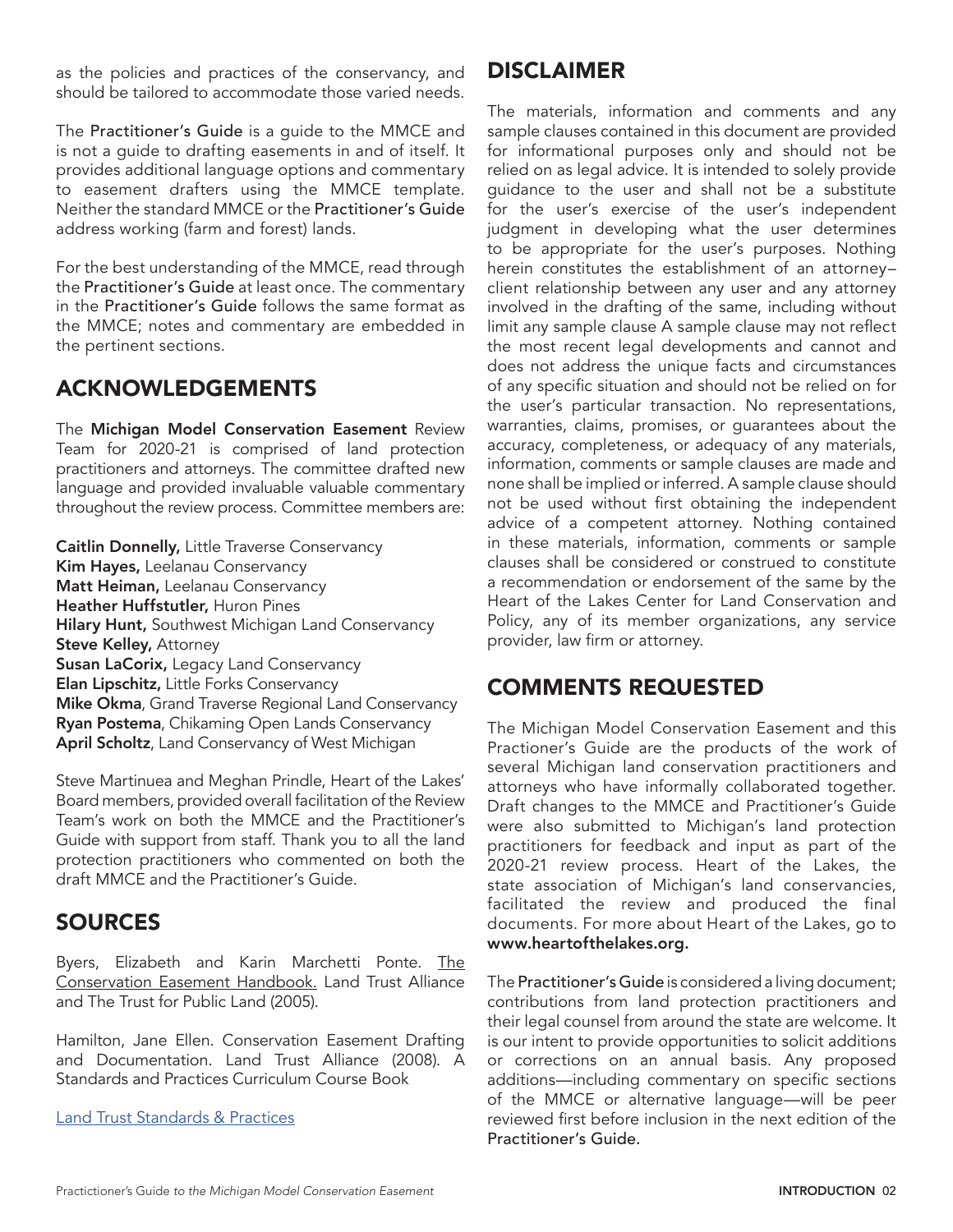## CONSERVATION EASEMENT

Note: The standard template of the MMCE employs its original format and numbering system to make it compatible with previous versions so drafters can track model changes over time. But this format can be cumbersome, and can make it difficult to track where you are in the document. Drafters may want to contemplate alternatives; the standard template of the MMCE is available in a more updated numbering system.

## I. DEFINITIONS AND CONVEYANCE

Date: (INSERT DATE) Owner: (INSERT DONOR/SELLER'S LEGAL NAME(S), MARITAL STATUS AND FULL ADDRESS) Conservancy: (INSERT FULL LEGAL NAME AND FULL ADDRESS) **Property:** The property legally described on attached Exhibit A. Conveyance: Owner conveys and warrants to Conservancy a perpetual Conservation Easement over the Property. The scope of this Conservation Easement is as set forth in this agreement. Note: The conveyance description should include identification of the parties, a legal description of the land, required words of conveyance (such as "give, grant and convey"), a statement of consideration (see below), title covenants, duration of restrictions (perpetuity), and signature formalities.1 Consideration: This conveyance is a gift from Owner to Conservancy and the consideration is less than \$100.00; accordingly, this conveyance is exempt from county and state real estate transfer taxes pursuant to MCL 207.505(a) and 207.526(a). Alternate consideration language: The consideration for this conveyance is  $\frac{1}{2}$ Easement: This Conservation Easement. **Party or Parties:** Owner and/or Conservancy as applicable. MCL: Michigan Compiled Laws. NREPA: The Michigan Natural Resources and Environmental Protection Act, MCL 324.101 et seq.

### II. REPRESENTATIONS

- 1. **OWNER.** Owner is committed to preserving the Conservation Values of the Property. Owner is committed to restricting the use of the Property to activities consistent with the Purposes and preservation of the Conservation Values.
- 2. **CONSERVANCY.** Conservancy:
	- A. Is a qualified holder of this Conservation Easement committed to preserving the Conservation Values of the Property and upholding the terms of this Easement,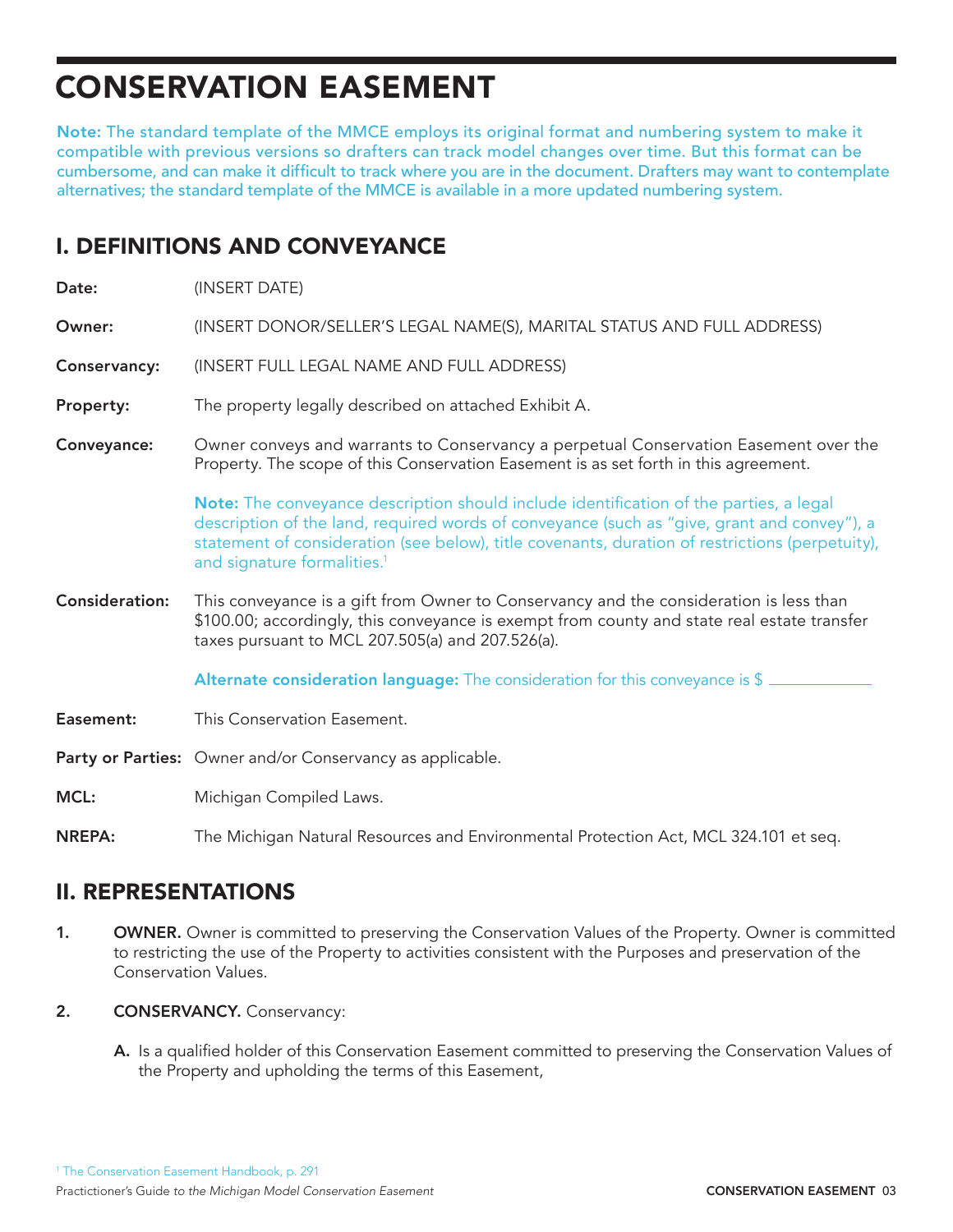- **B.** Is a tax-exempt, nonprofit Michigan corporation qualified under Internal Revenue Code 501(c)(3) and 170(h)(3) and NREPA Part 21 Subpart 11, Conservation and Historic Preservation Easement, MCL 324.2140 et seq.,
- C. Has the resources to enforce this Easement,
- D. Protects natural habitats of fish, wildlife, plants, and the ecosystems that support them, and
- E. Preserves open spaces, including farms and forests, where such preservation is for the scenic enjoyment of the general public or pursuant to clearly delineated governmental conservation policies and where such preservation will yield a significant public benefit.

Note: Many conservation easements use recitals or "whereas" clauses as a preamble that establishes legal and factual background information on the creation of the easement. The Michigan Model Conservation Easement (MMCE) standard template does not follow this form, but does not discourage its use. Use of the whereas clause is a traditional, but not obligatory drafting practice. The whereas clauses can help a reader know where they are in a lengthy document, but may also encourage readers to skip over this part.<sup>2</sup>

## III. OWNER AND CONSERVANCY AGREE TO THE FOLLOWING:

**1.** PURPOSE. The Purposes of this Conservation Easement are as follows:

Note: The Purpose Statement is a very important section of the conservation easement because the easement's enforceability could turn on the Internal Revenue Service Conservation purposes test: only uses that are consistent with protection of the conservation values of the property are permitted under the terms of the conservation easement. For an example of a Sample Purposes Statement, please see the Appendix to the Practitioner's Guide.

The Purposes section should include a statement of the conservation values of the property, a statement that satisfies the IRS test, and specific goals for the property. Examples:

"The purpose of this Conservation Easement is to forever conserve the Protected Property for the following conservation purposes: . . ."

"To protect in perpetuity the Protected Property's significant recreational, wildlife and ecological values for public benefit. . ."

"To conserve water quality, wetlands, and riparian values of the Protected Property; . . ."

#### (DELETE ALL THAT DO NOT APPLY)

- A. To protect a relatively natural habitat of fish, wildlife, or plants, or similar ecosystem,
- **B.** To preserve open space and will yield a significant public benefit
	- 1) For the scenic enjoyment of the general public, or (and)
	- 2) Pursuant to a clearly delineated Federal, State, or local governmental conservation policy,
- C. To preserve the Property for outdoor recreation by, or the education of, the general public, and
- D. To preserve a historically important land area or a certified historic structure.

These purposes are referred to as the "Purposes" of this Easement.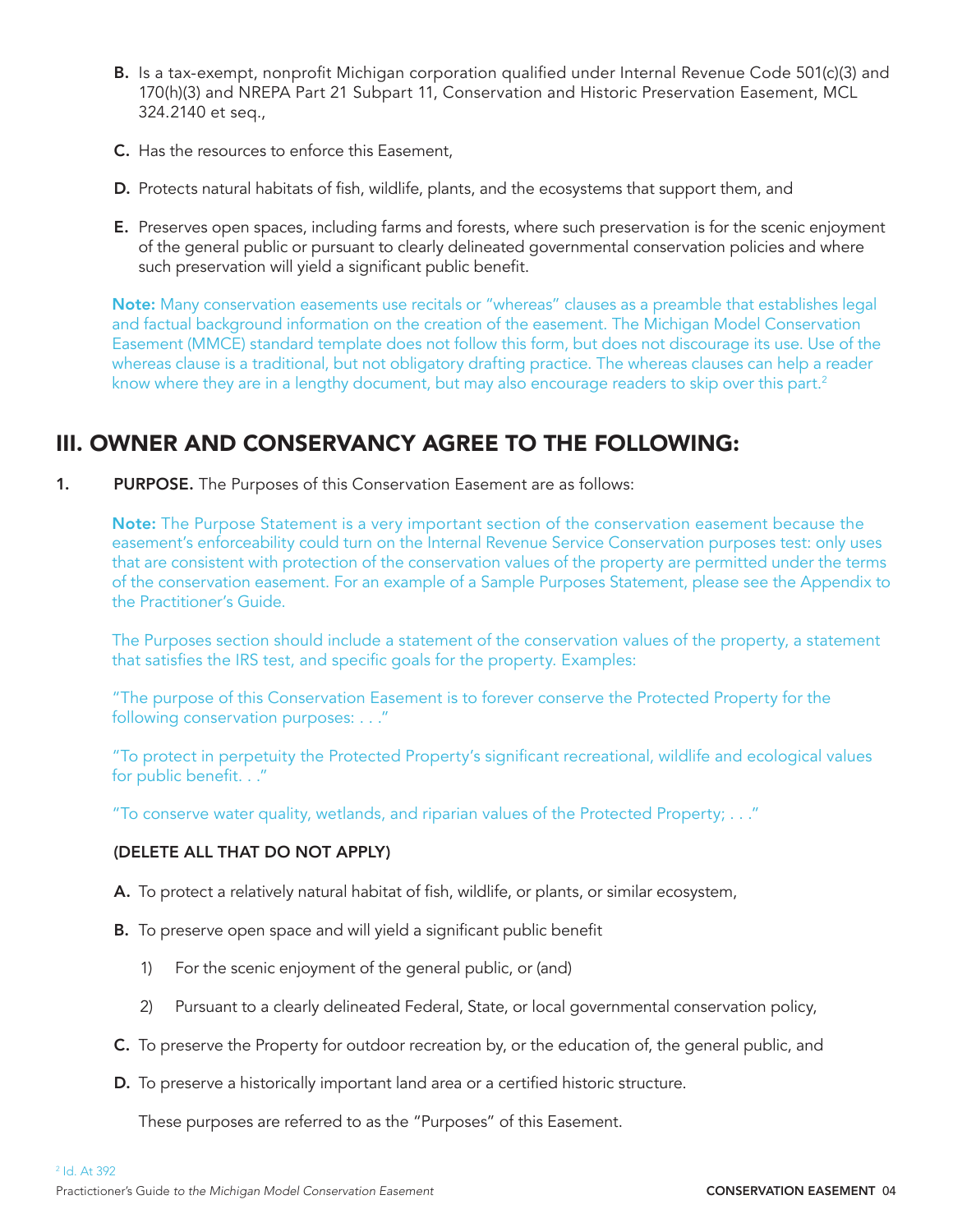#### 2. CONSERVATION VALUES.

The Property possesses natural, ecological, biological, scientific, scenic, open space, and historic values of prominent importance to Owner, Conservancy, and the public. These values are referred to as the "Conservation Values" in this Easement. Certain Conservation Values may have relevance to more than one Purpose even though only listed once. The Conservation Values of this Easement include the following:

#### (IT IS CRITICALLY IMPORTANT TO THE ENFORCEABILITY OF THE CONSERVATION EASEMENT TO DELETE ALL CONSERVATION VALUES THAT DO NOT APPLY TO THE PROPERTY AND TO TAILOR THESE VALUES TO THE PROPERTY AS EVIDENCED BY THE BASELINE DOCUMENTATION REPORT, ETC.)

Note: The Conservation Values of the property are the reasons for establishing the easement. An easement must provide a public benefit, and if it is a donation or bargain sale, must also meet federal standards for deductibility under Section 170(h)(4)(A) of the IRS Code and 1.170A-14(d)

The MMCE provides a list of suggested items to include in a conservation easement, but a best practice for conservancies is to use a narrative, paragraph style that addresses all of the conservation values that apply to the conservation easement. Using a narrative ensures that the conservation easement is tailored to the specific property and its terms instead of reusing a list from a previous easement document.

 It is critically important to state all of the Conservation Values that are specific to your Property since defense of the easement may rely on them in case of a challenge. Consider the list in the MMCE to be a checklist; include items from the list that apply to the specific property, then add additional specific values and include local policy statements, goals and laws. Do not include Conservation Values or statute references that do not apply to your specific property or are too broad.

- A. The Property provides open space for the scenic enjoyment of the general public and will yield a significant public benefit through:
	- 1) A scenic landscape and natural character which would be impaired by modification of the Property.
	- 2) A scenic panorama visible to the public from publicly accessible sites, such as (INSERT), which would be adversely affected by modifications of the natural habitat.
	- 3) Relief from urban closeness.
	- 4) Prominent visibility to the public from (INSERT), which will enhance tourism if the Property is preserved in its natural state.
	- 5) Biological integrity of other land in the vicinity of the Property has been modified by intense urbanization and that trend is expected to continue.
	- 6) There is a reasonable possibility that Conservancy may acquire other valuable property rights on nearby or adjacent properties to expand the Conservation Values preserved by this Conservation Easement.
	- 7) The Property is desirable for substantial residential development because of its size, location, and orientation and in the absence of this Conservation Easement the Property could be developed in a manner that would destroy the Conservation Values.
	- 8) The Property will be open to the public and utilized for outdoor recreation and education by (if applicable, INSERT or identify group or community to be served, otherwise delete this benefit).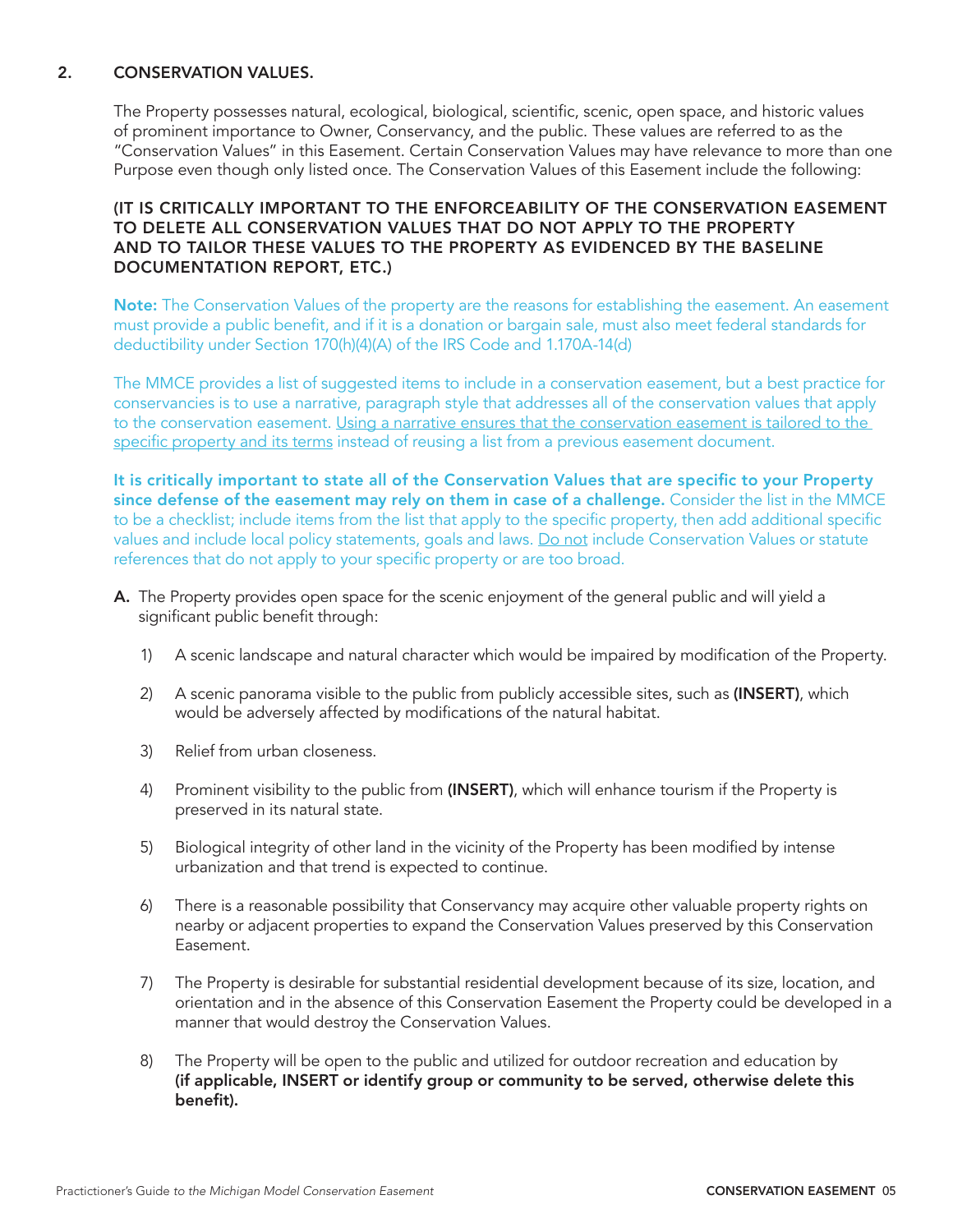**B.** The Property is preserved pursuant to clearly delineated federal, state, and/or local conservation policies and its preservation yields a significant public benefit. The following legislation, regulations, and policy statements identify relevant public policies:

Note: The following list of statutory citations in 2.B. was reviewed in 2020 and confirmed to be valid at that time.

1) The State of Michigan has recognized the importance of protecting our natural resources as delineated in the Michigan Constitution:

The conservation and development of the natural resources of the state are hereby declared to be of paramount public concern in the interest of the health, safety, and general welfare of the people. The legislature shall provide for the protection of the air, water, and other natural resources of the state from pollution, impairment, and destruction. (1963 Constitution, Article IV, Section 52.)

- 2) NREPA Part 21 Subpart 11, Conservation and Historic Preservation Easement, MCL 324.2140 et seq.;
- 3) NREPA Part 355, Biological Diversity Conservation, MCL 324.35501 et seq. (Legislative Findings MCL 324.35502);
- 4) NREPA Part 353, Sand Dune Protection and Management, MCL 324.35301 et seq. (Legislative Findings MCL 324.35302);
- 5) NREPA Part 303, Wetland Protection, MCL 324.30301 et seq. (Legislative Findings MCL 324.30302);
- 6) Water Pollution Control Act of 1972, 33 USC 1251-1387 (§1251 Goals & Policy; §1344 Wetlands permitting, also known as "Section 404" of the Clean Water Act);
- 7) Coastal Zone Management Act, 16 USC 1451 et seq. (§§1451, 1452 Congressional Findings and Policy);
- 8) NREPA Part 323, Shorelands Protection and Management, MCL 324.32301 et seq.;
- 9) NREPA Part 301, Inland Lakes and Streams, MCL 324.30101 et seq.;
- 10) NREPA Part 325, Great Lakes Submerged Lands, MCL 324.32501 et seq.;
- 11) NREPA Part 361, Farmland and Open Space Preservation, MCL 324.36101 et seq.;
- 12) NREPA Parts 91 and 93, Soil Conservation, Erosion, and Sedimentation Control, MCL 324.9101 et seq.; 324.9301 et seq. (Legislative Policy MCL 324.9302);
- 13) The (INSERT) governmental agency has endorsed the proposed scenic view of the Property under a landscape inventory, pursuant to a review process.
- 14) The (INSERT) office has recognized the importance of the Property as an ecological and scenic resource, by designating this and other land as (INSERT).
- 15) The Township/County of (INSERT) has designated this area as (INSERT) in its Comprehensive Plan dated (INSERT).
- 16) (INSERT/CITE local policy statements which apply).
- 17) The following public funding sources were utilized in the purchase of this Conservation Easement: (INSERT)
- C. The Property contains significant natural habitat in which fish, wildlife, plants or the ecosystems which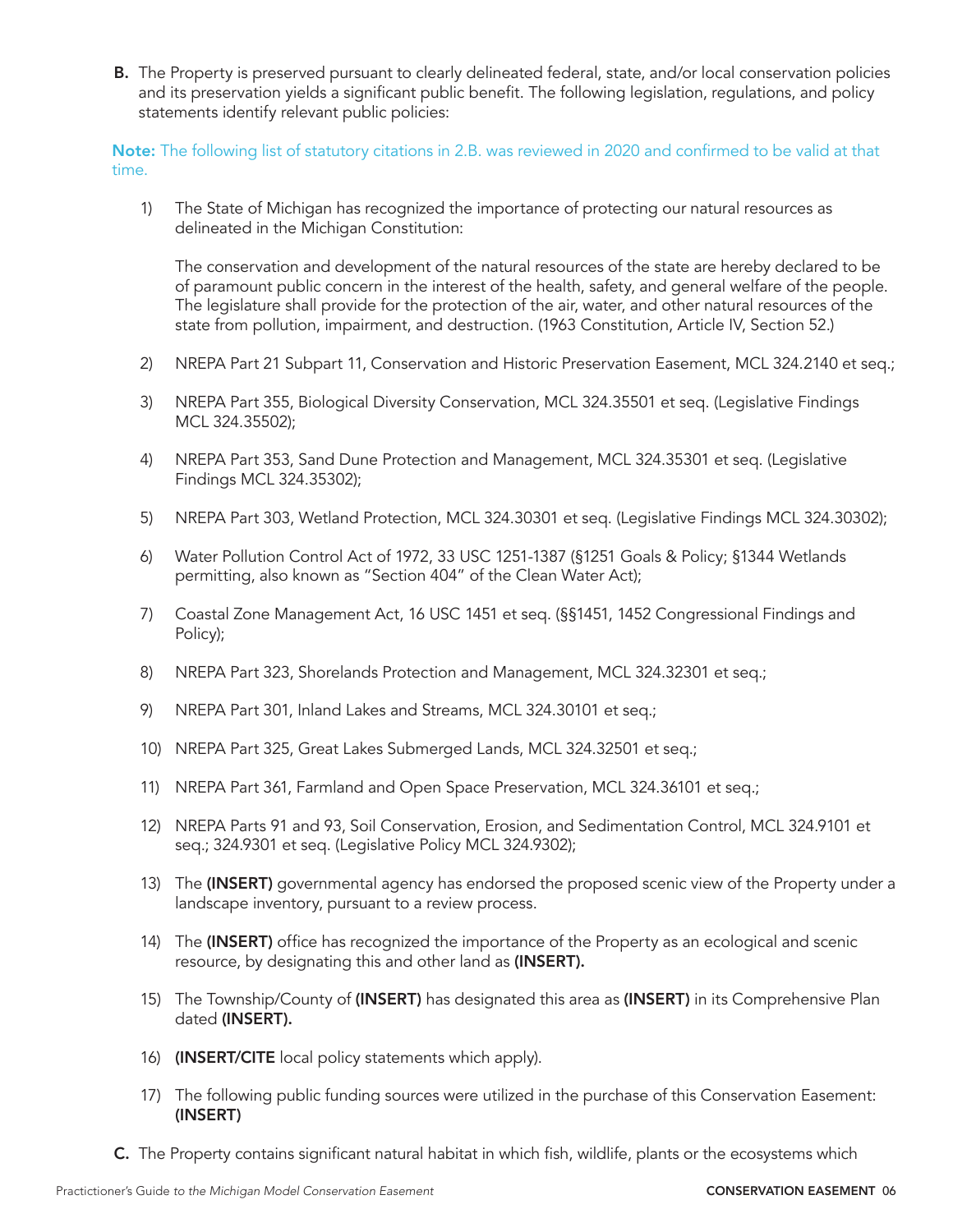support them thrive in a natural state, as demonstrated by:

- 1) The Property provides vital corridor wetlands and upland wildlife habitats which serve as a connection for wildlife movement and create a natural "greenway" (INSERT AREA).
- 2) The Property is noteworthy for the (INSERT).
- 3) Wetlands, as described in NREPA Part 303, Wetland Protection, MCL 324.30301 et seq., identified as important natural resources for the people of the State of Michigan, are present on the Property.
- 4) Habitat for rare, endangered, or threatened species of animal, fish, plants, or fungi, including: (INSERT SPECIES).
- 5) (INSERT if threatened or endangered and whether in the State of Michigan or federally listed) are supported on the Property.
- 6) The Property contains natural areas which represent high quality examples of terrestrial or aquatic communities (INSERT).
- 7) The Property contains sustainable habitat for biodiverse vegetation, birds, fish, amphibians and terrestrial animals. The Owner [or Conservancy] has documented the existence of (INSERT) on the Property.
- 8) The Property contains a diversity of plant and animal life in an unusually broad range of habitats for a property of its size.
- 9) The Property is characteristic of (INSERT). Its dominant vegetation is (INSERT) interspersed with (INSERT other habitats, streams, important natural features). These plant communities are in a relatively natural and undisturbed condition and support the full range of wildlife species found in these habitat types.
- 10) The Property contains natural wetland areas that provide habitat for aquatic invertebrates, reptiles, amphibians, and aquatic and/or emergent vegetation.
- 11) Valued native forest land exists on the Property, which includes diverse native species, trees of many age classes and structural diversity, including a multi-story canopy, standing dead trees and downed logs.
- 12) The Property provides important natural land within the watershed of (INSERT).
- 13) Protection of the Property in its natural and open space condition helps to ensure the quality and quantity of water resources for the (INSERT) area.
- 14) The Property includes the (INSERT) feet of frontage on the (INSERT name of river, stream, lake).
- 15) The Property has a significant amount of undeveloped frontage on the banks/shore of (INSERT), which is a State designated Natural River (designated as a Wilderness River, Wild and Scenic River, or Country-Scenic River) under NREPA Part 305, Natural Rivers, MCL 324.30501-30515 et seq., [AND/OR] is a State-designated trout stream in Michigan.
- 16) Sections of the Property are situated on hillsides with slopes greater than 20% that are adjacent to or in close proximity to (INSERT name of body of water or stream) and the vegetated slopes would be highly susceptible to erosion damage and accelerated stormwater runoff that could adversely affect water quality if the trees or other vegetation were removed.
- 17) The Property lies in close proximity to the following conserved properties which similarly preserve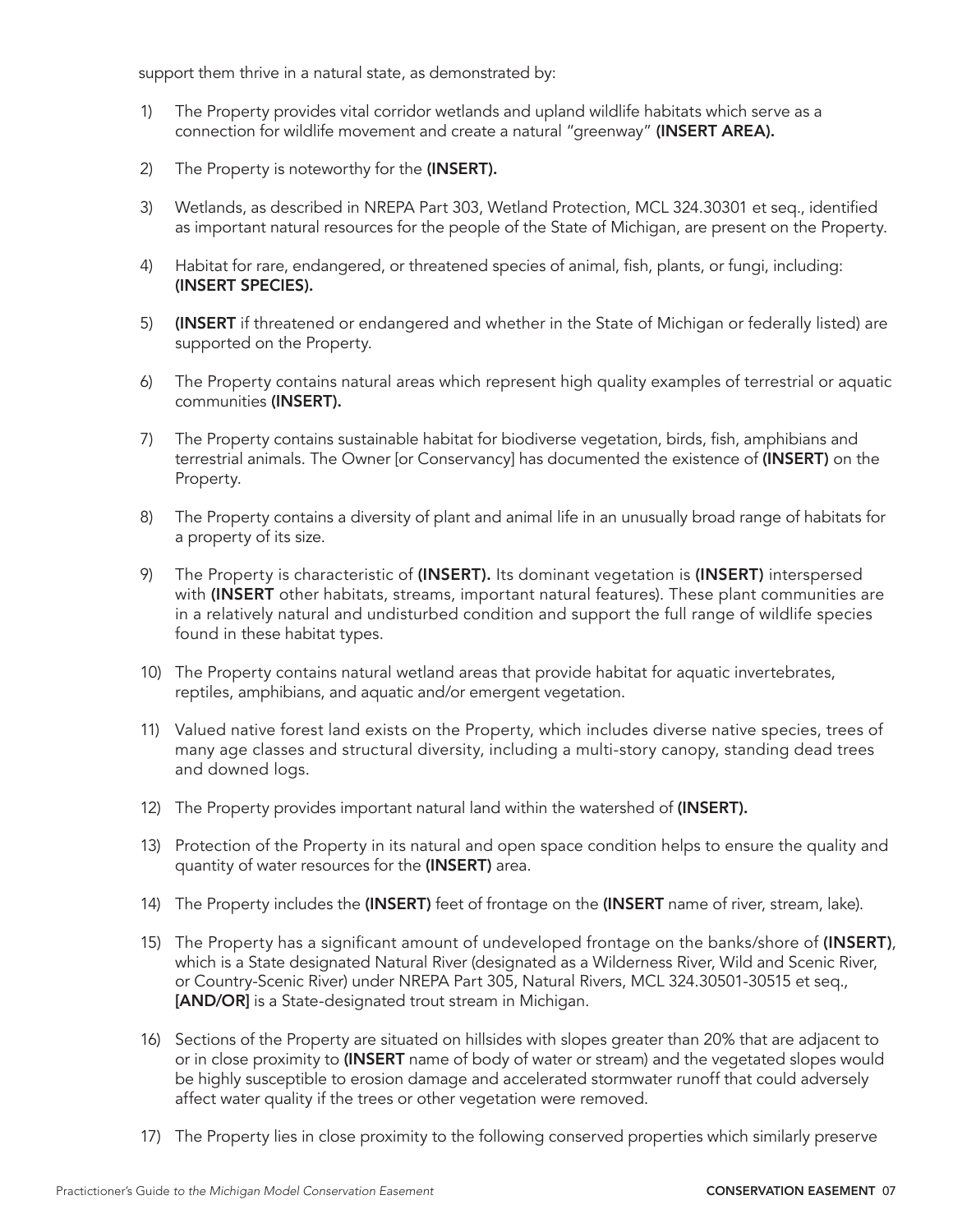the existing natural habitat: (INSERT).

- 18) This Easement protects a natural area which contributes to the ecological viability of a local, state, or national park, nature preserve, wildlife refuge, wilderness area, or similar conservation area.
- 19) Preservation of the Property enables Owner to integrate the Conservation Values with other neighboring lands.
- D. The Property includes active agriculture and:

Note: The MMCE standard template was written largely for natural lands but many of those lands may have an agriculture component. Use this section if that is the case and if these values are applicable. Drafters working on strictly agricultural easements may want to refer to a different template.

- 1) Consists entirely of "prime farmland" and "farmland of local importance" as classified by the U.S. Department of Agriculture and the Natural Resources Conservation Service,
- 2) Has a long history of productive farming and contains significant areas with soil classifications designated as (INSERT),
- 3) Is located within (INSERT) Township, a community with an agriculture-based economy in an area presently experiencing rapid development, including the subdivision of prime farmland.
- **3.** BASELINE DOCUMENTATION. Specific Conservation Values of the Property have been documented in a natural resource inventory signed by both Owner and Conservancy (hereinafter "Baseline Documentation Report" regardless of specific name(s) on inventory(ies) ). The Baseline Documentation Report, incorporated herein by reference, consists of maps, a depiction of all existing human-made modifications, prominent vegetation features, identification of flora and fauna, land use history, distinct natural features, and photographs of the Property. The parties agree that the Baseline Documentation Report is an accurate representation of the Property at the time of execution of this Conservation Easement. Conservancy may use the Baseline Documentation Report to enforce this Conservation Easement but is not limited to the Baseline Documentation Report to show a change in conditions. Any characterization of this Easement in the Baseline Documentation Report shall not be interpreted so as to alter, amend, limit, or otherwise modify this Easement; the terms of this Easement shall control in the event of any alleged or actual conflict or inconsistency between the terms of this Easement and the Baseline Documentation Report.

Note: Baseline documentation provides an essential description of the property at the time the easement is transferred as a point of comparison to illustrate the degree of any damage that results from a violation. $3$ It also serves as a guideline for monitoring easements and is an IRS requirement for claiming income tax deductions for easement donations.

A baseline provides, through maps, photography, description of the conservation values, management plans, and human-made improvements so the conservancy can monitor the terms of the easement.<sup>4</sup> The baseline should have enough information to document the property's conservation values. Documentation should be specific and measurable, and should not extend beyond those items protected in the purposes of the easement.<sup>5</sup>

Attaching and recording the Baseline Documentation Report is not necessary for legal effectiveness of the Conservation Easement, but many conservancies attach the Baseline as a best practice. If you do attach and record the Baseline be sure that it is free of errors and does not contain information that could be detrimental to your conservancy's efforts to enforce the Conservation Easement in the future. To ensure compliance with Internal Revenue Code Section 170(h), make sure that the date of the Baseline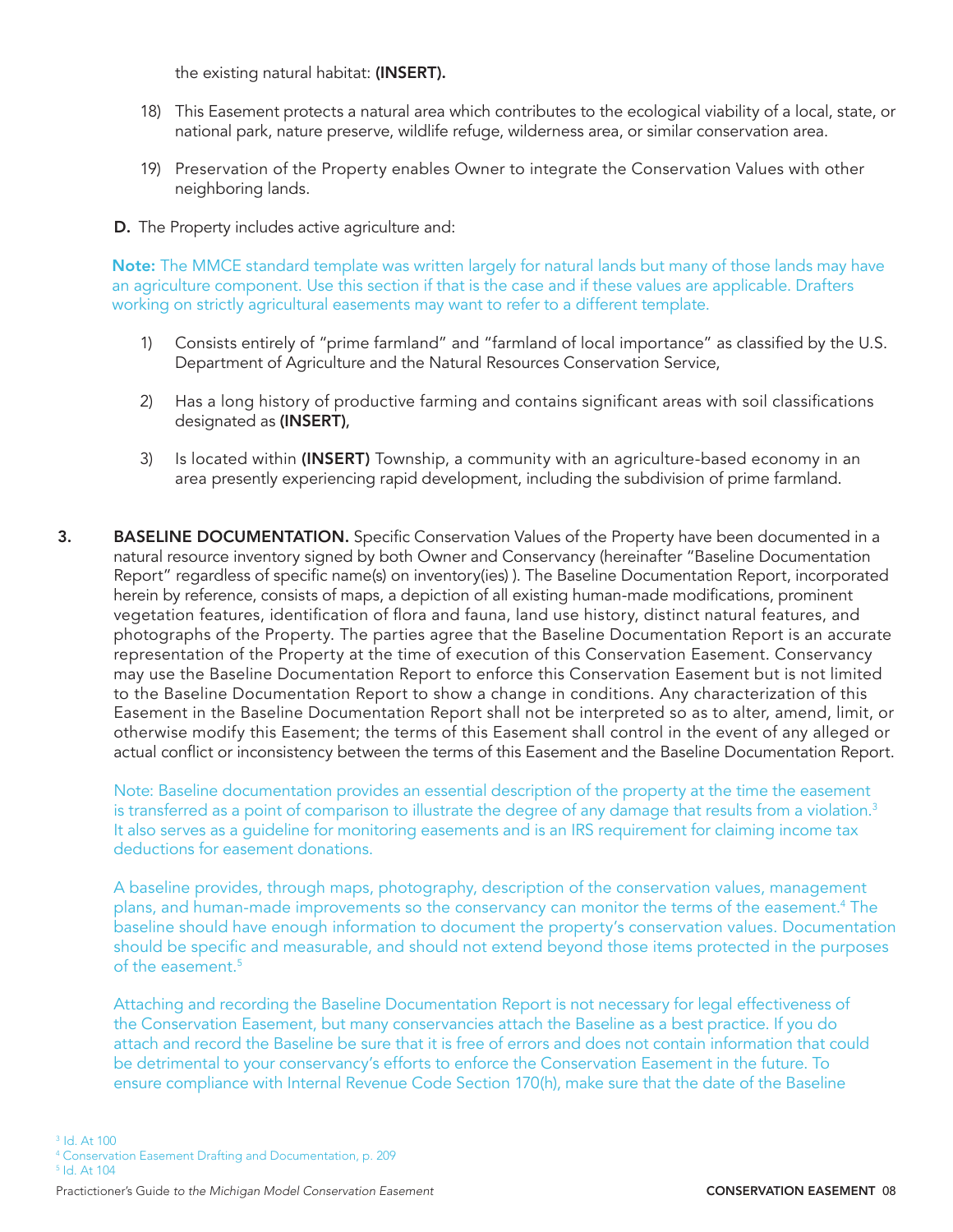#### Documentation Report is on or significantly before the date of the Conservation Easement's execution.

4. PERMITTED AND PROHIBITED USES. Owner retains all ownership rights not expressly restricted by this Conservation Easement but any activity on or use of the Property that is inconsistent with the Purposes or detrimental to the Conservation Values is expressly prohibited. Explicitly retained rights and explicitly prohibited activities and uses include the following, without limitation, with respect to the Property:

Note: Section III. 4 outlines the activities a landowner is prohibited from performing as well as the reserved rights of the landowner, i.e. the ways in which the landowner may use the land without impacting the conservation values. This section must be relevant, be tailored to the property $\delta$  and not conflict with the conservation purposes/values of the easement.

The 2015 MMCE combines two sections from previous versions—Section 4 Prohibited Actions and Section 5 Permitted Uses. As restructured, each topic in the new combined section begins with prohibited activities (if any under that topic), and then any expressly permitted rights are described as subpoints. This format allows drafters to easily add permissive language without limited amounts of re-writing, and with minimal references to other sections of the easement. To aid drafters, note the addition of this language in the following subsections: "(, except as otherwise expressly permitted in the following:)" and "#) Right to (add as appropriate) (insert details)". This is where the Practitioner's Guide departs from the stricter standard template of the MMCE, allowing drafters to add, modify and tailor permitted activities that may not impact the purposes or conservation values of the easement.

Conservation easements should not include prohibitions that have nothing to do with the conservation values of the property or are impossible to enforce. For example, if invasive species management is an issue, you do not want to prohibit the removal of vegetation. The prohibitions listed in the MMCE are typically written as the most restrictive, so careful thought should be given during drafting to ensure that prohibited actions can be enforced by the land conservancy and that the conservation values are protected.

A. Right to Convey and Transfer Notice. Owner retains the right to sell, mortgage, bequeath, donate, or otherwise convey the Property subject to the terms of this Conservation Easement. Each subsequent Owner will be bound by this Easement. At least 30 days prior to transfer of any of Owner's rights in the Property, Owner or Owner's representative shall give a) the proposed transferee of the Property a true, accurate, recorded and complete copy of this Easement, and b) the Conservancy written notice of the proposed transfer including the full name(s) and address(es) of the prospective transferee(s). Owner at all times shall provide Conservancy with up-to-date contact information including mailing address, telephone number, and any email address regularly checked.

Note: Reviewers of the Practitioner's Guide suggested that the requirement to notify a Conservancy of a property transfer may be easily violated by landowners, especially those subsequent to the owner who originally conveyed the easement. The MMCE review team asserts that this provision formalizes a common expectation of landowners in writing. The annual monitoring visit is an opportune time to get updated contact information and to remind the owner that should they sell, they should give the conservancy the buyers' information, hence minimizing the risk of failing to notify.

Consider filing and recording an affidavit to provide additional notice of this provision (or any other important section) to increase likelihood that title broker or real estate agent in the future complies with the Transfer Notice.

- **B. Subdivision.** The following are prohibited, except as otherwise expressly permitted below: The legal or de facto subdivision of the Property, including any subdivision, short subdivision, platting, binding site plan, testamentary division, creation of a site condominium or other submission of the Property to a condominium form of ownership, or other process by which the Property is divided into lots or in which title to different portions of Property are held by different owners.
	- 1) Right to (add as appropriate)(insert details)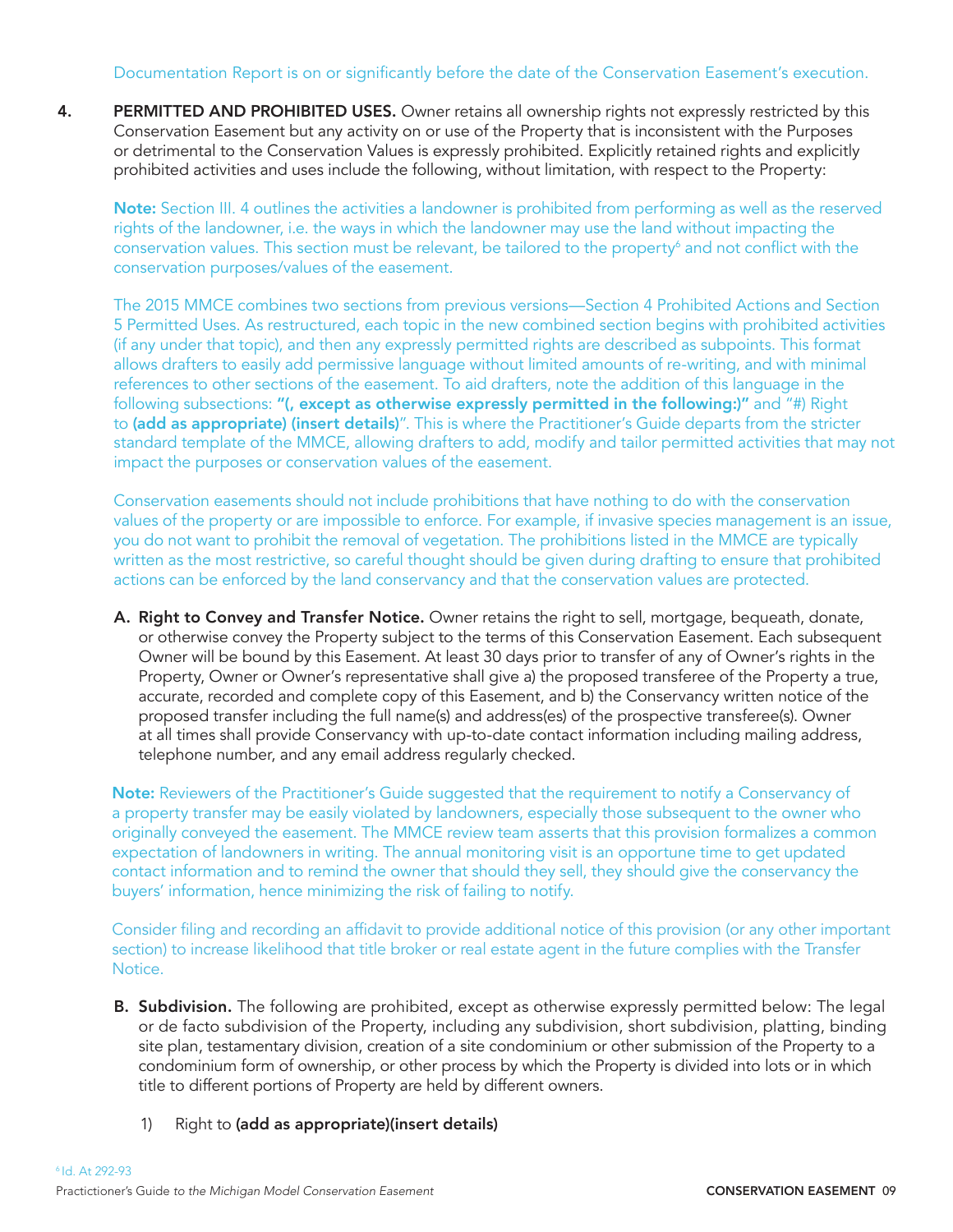Note: Most easements aim to prevent future divisions of the land so that large parcels may be preserved and unified, and to allow for easier monitoring and enforcement. Preventing subdivision is often a main objective of an easement to prevent residential development, encourage unified management of natural resources and lessen the conservancy's administration costs.

Since 2010, MMCE language has prohibited multiple owners owning different portions of the Property. In In re: Stieter, Chapter 11 Case No. 14-56980, the U.S. Bankruptcy Court for the Eastern District of Michigan held that a conservation easement created in 2003, which covered two tax parcels and merely stated, "Any division or subdivision of the Property is prohibited," did not preclude the sale of one of the tax parcels to a different owner. In other words, the easement did not limit ownership of the two tax parcels to a single person. Although the conservation easement was left in place for both parcels, including the prohibition on dividing/subdividing the original tax parcels, the conservancy now bears a greater burden with two landowners to deal with and therefore twice as much chance for violation.

III. 4. B. takes a very restrictive approach to the Owner's ability to share ownership in the Property. Allowing different persons to own separate parcels covered by the conservation easement will not necessarily affect the validity of the Conservation Easement, but as in the case above, may increase the land trust's monitoring burden and the risk of violations. As always, careful review by legal counsel is recommended when considering ownership issues.

C. Industrial, Institutional and Commercial Activities. All industrial, institutional and commercial activity on the Property is prohibited, except as follows:

Note: Remember, the MMCE takes a most restrictive stance so if an institution such as a hospital wants to put a conservation easement on natural lands on its property, an outright prohibition on institutional activities might not make sense. Instead, those activities could be confined to a designated area such as a building envelope as long as they do not impact the purpose and conservation values of the easement.

1) Right to de minimis commercial recreational activity. Owner retains the right to de minimis commercial recreational activity as such term is referenced in an Internal Revenue Code section 2031(c)(8)(B) or as otherwise authorized below.

Note: III. 4. C. 1) The "de minimis commercial recreational activity" (hunting and fishing) language should only be included in the conservation easement if the easement is going to allow it, such as in III.4.M below.

2) Right to home occupations. Owner retains right to home occupations that do not involve outside storage of materials, supplies, equipment or products, or require commercial licensing or zoning specific to the Property, or site improvements to accommodate regular visitors or clientele.

Note: III. 4. C. 2) It may be appropriate to allow the Owner to engage in limited commercial activity in any residence located on the property so long as such activity does not negatively impact the Conservation Values of the Property. How to do so is subject to debate. For example, Owner may operate a consulting practice on the Property and such an allowance could be made in this section—but how would that affect future owners who may decide on another home business other than a consulting practice? Another way to go about this would be to simply adjust the language in 4. C. 2) so that the residence is in a designated building envelope in which any activities would be approved so long as they have no impact on conservation values. Care is needed, defining home occupation can be tricky and would not include such things as commercial timber harvest.

Finally, some practitioners raise the question, "Should we be concerned with what goes on in a building as long as it doesn't impact the conservation values?" See the Appendix for other sample language regarding commercial activities.

D. Structures and Construction. The placement or construction of any human-made modifications, including structures, buildings, fences, roads, and parking lots is prohibited (, except as otherwise expressly permitted in the following):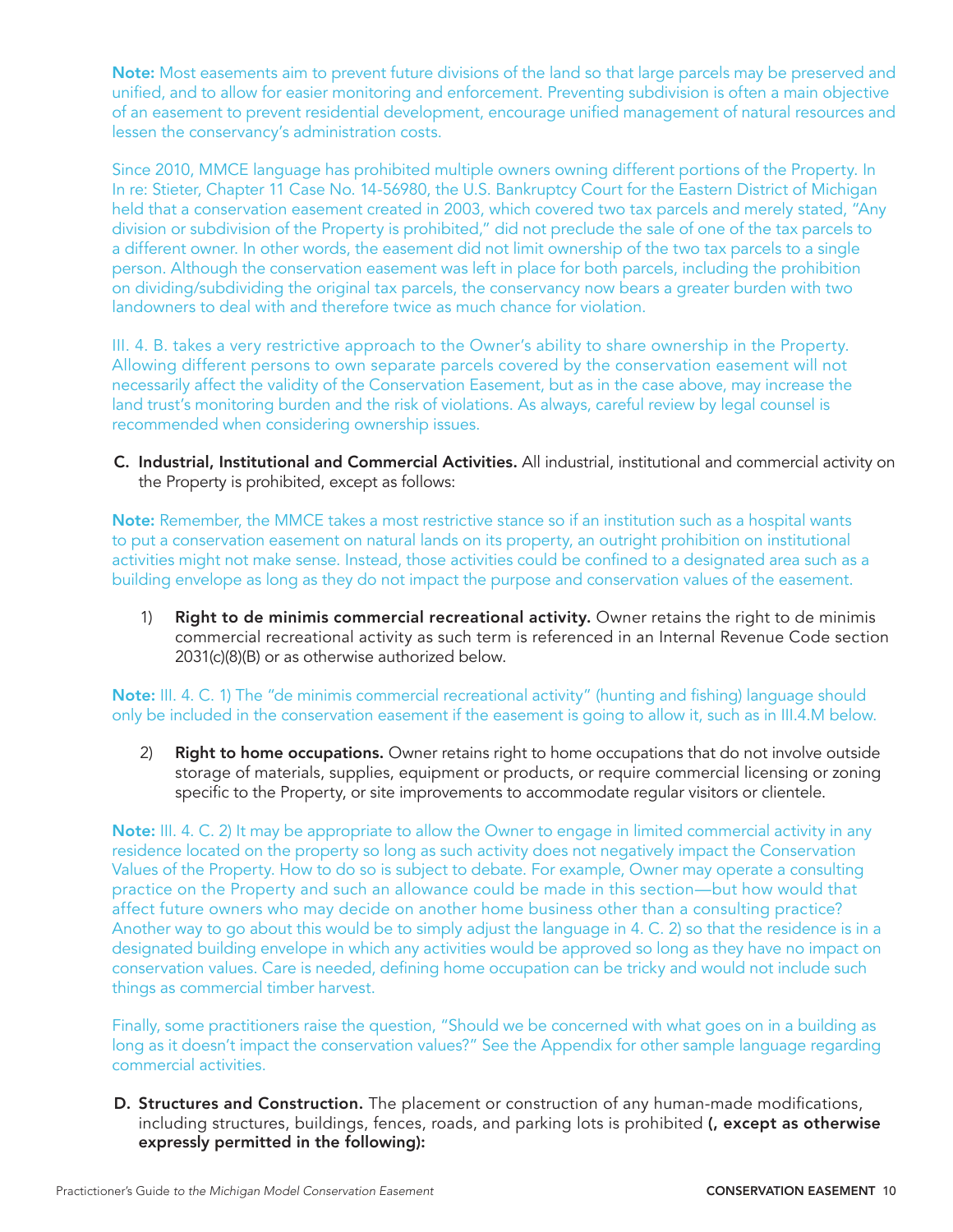Note: Again, consider the conservation values to be protected and whether or not some structures could be constructed in a designated building envelope that would not negatively impact the conservation values or public benefit of the easement. In those cases, an outright prohibition would not be appropriate so any rights the landowner has for maintaining, replacing or adding designated structures could be outlined in this subsection as in the options below.

When establishing a building envelope(s) under Sec 4.D.1 and/or 4.D.2, we recommend: fix and describe building envelopes and include that in survey and baseline documentation; create a sufficiently large building envelope to meet the intended needs of the grantor, or if more than one building envelope is planned, attempt to keep them together or in a cluster to better promote conservation values; instead of attempting to limit usage in designated areas, consider opting for physical limitations of structures (such as square footage, impervious surfaces, height, etc.); when possible, include utilities, roads, surface alterations within the building envelope footprint (otherwise, fixing and describing their locations separately); ensure that the conservation values and purposes of this easement are considered when identifying the building envelopes and their intended uses.

- 1) (Optional if applicable) Right to Maintain and Replace Structures Existing as of Execution of this Easement. Owner retains the right to maintain, renovate, and replace the structure(s), buildings, fences and roads existing as of the execution of this Easement in substantially the same location and size as documented in Baseline Documentation Report. Any replacement or expansion may not substantially alter the character or function of the structure, building, fence, or road. Prior to beginning renovation or replacement of the structure(s) existing as of execution of this Easement, Owner will provide a written plan to Conservancy for Conservancy's review and approval; such approval may be withheld only upon a reasonable determination by Conservancy that the action as proposed would be inconsistent with the Purpose and terms of this Easement.
- 2) **(Optional if applicable) Right to Add Designated Structures or Uses.** Owner retains the right to add the following structures, modifications, or uses on the following legally described portion of the Property (INSERT legal description of authorized building envelope). Prior to beginning any site development or construction, Owner will provide a written plan to Conservancy for Conservancy's review and approval; such a plan shall contain a description including timeline, diagram(s) and copies of permit applications; such approval is subject to Section III.7 Notification.
	- a.
	- b.

CAUTION: "Uses" in the title of this subsection are more difficult to monitor or control vs. structures.

E. Vegetation Management. Any alteration, including pruning, trimming, cutting down, using herbicides, or otherwise causing the destruction or removal of trees or other vegetation, whether living or dead, in whole or in part, is prohibited, except as follows:

Note: As drafters know, easement language for vegetation management can be tricky. Note again that the MMCE standard template takes a very restrictive stance even though the 2015 version does create some exceptions, as outlined below. Please remember that the MMCE standard template is written for natural areas, not working farms or forests. It also does not address voluntary vegetation management plans that may be created to tackle ecosystem improvement, riparian restoration, floodwater control, groundwater infiltration, or other issues.

- 1) Right to Manage Dangerous, Nonnative or Diseased Trees or Vegetation. Pruning, trimming, and removing trees or other vegetation is permitted only under the following conditions:
	- a. To respond to, minimize, and/or eliminate real danger to a structure or humans in frequentlyused areas due to a structural or health defect of a tree as documented by a registered forester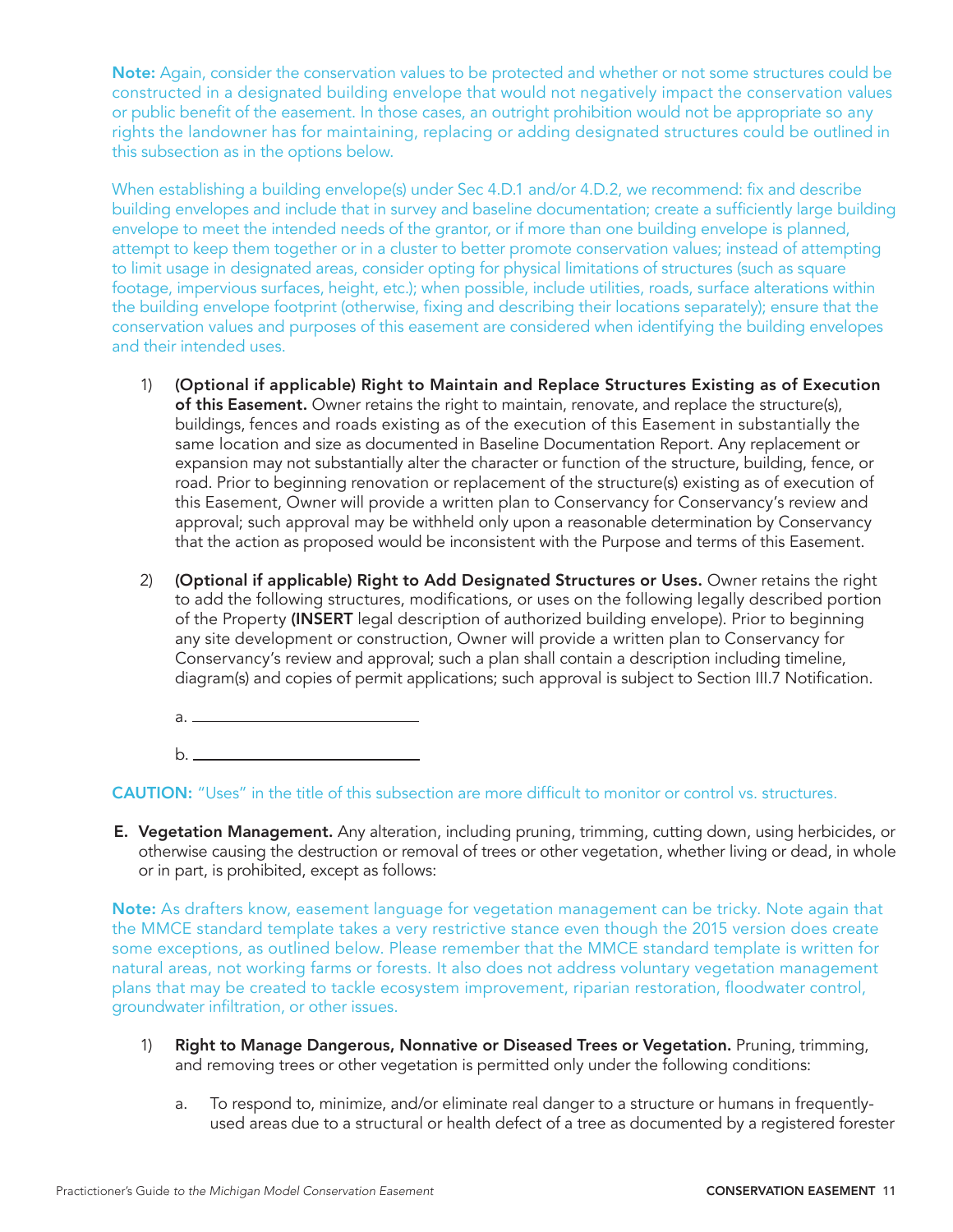or other natural resource specialist and as approved by Conservancy.

- b. To respond to, minimize, and/or eliminate a threat of infestation posed by diseased vegetation as documented by a registered forester or other natural resource specialist and as approved by Conservancy.
- c. To respond to, minimize, and/or eliminate threats from invasive or non-native plant species.

Note: III. 4. a) and b) An alternative was suggested that simply requires approval by the Conservancy in advance of removing trees or vegetation due to danger, infestation or disease instead of requiring the landowner to find a registered forester or natural resource specialist—but that would only be an option to consider if a conservancy has the resources or expertise to make the determination.

III. 4. c) To define invasive species, utilize lists provided by local Cooperative Weed Management Areas groups, The Stewardship Network, Michigan Natural Features Inventory (MNFI), or Midwest Invasive Plant Network (MIPN). Plant management databases which can be used as first resources include: MIPN database, <http://mipn.org/control.html>; Michigan Invasive Species Coalition list of species and management areas, <http://www.michiganinvasives.org/>; MNFI Invasive Species Accounts, [http://mnfi.anr.msu.edu/](http://mnfi.anr.msu.edu/invasive-species/factseets.cfm) [invasive-species/factseets.cfm](http://mnfi.anr.msu.edu/invasive-species/factseets.cfm)

- 2) Right to Facilitate Maintenance and Construction. Reasonable pruning, trimming, or removing trees or other vegetation is permitted to facilitate the maintenance, repair, replacement or construction of any structure, improvement, or trail, expressly permitted by this Easement with Conservancy's permission to correct or restore unusual storm or wildfire damage.
- 3) Right to Use and Cut Downed Trees for Firewood. Owner retains the right to cut and use trees that are downed as a result of natural occurrence for personal use as firewood without a management plan, provided that said use retains adequate woody debris on the forest floor for habitat and soil productivity purposes. This right does not include any removal of live or standing dead trees.
- 4) Right to Conduct Planned Forest Management. Any removal of live or standing dead trees for purposes not addressed above is considered forest management and is subject to requirements of a mutually agreed upon forest management plan, and Owner shall provide Conservancy with 60 days prior notice of any tree removal or harvest, in accordance with Sec. III. 7 below.

Note: III. 4. E. 4) Again, this is not a template for commercial harvest of timber, but instead addresses those instances when there is a forest component but the land is not managed primarily for timber production. The Appendix to the Practitioner's Guide includes alternative language that expands and defines forest management, forest management plans, and notice of harvest.

F. Disturbance/Alteration of Land. Disturbance, alteration, and mining of the surface of the Property, including the excavation, removal, quarrying, filling, storing, or relocation of soil, sand, gravel, aggregate, rock, stone, ore, marl, limestone, gypsum, salt, coal, clay, peat, sod, or topsoil, are prohibited, except as permitted in III.4.F. 1) below. Treatment, processing, storage, transportation, and other handling of overburden, effluent, tailings, or other waste or byproducts created or produced during mining, the removal of surface or mineral resources, or oil and gas extraction also are prohibited. (, except as otherwise expressly permitted in the following:)

Note: If disturbances of land are needed to implement activities specifically permitted in the Easement, then an outright prohibition may not make sense.

1) Right to use on site sand and gravel. Owner retains the right to use on site sand and gravel removed from a Building Envelope defined by this Easement for onsite road construction and maintenance if that construction or maintenance is within a Building Envelope defined by this easement or otherwise is permitted by this Easement.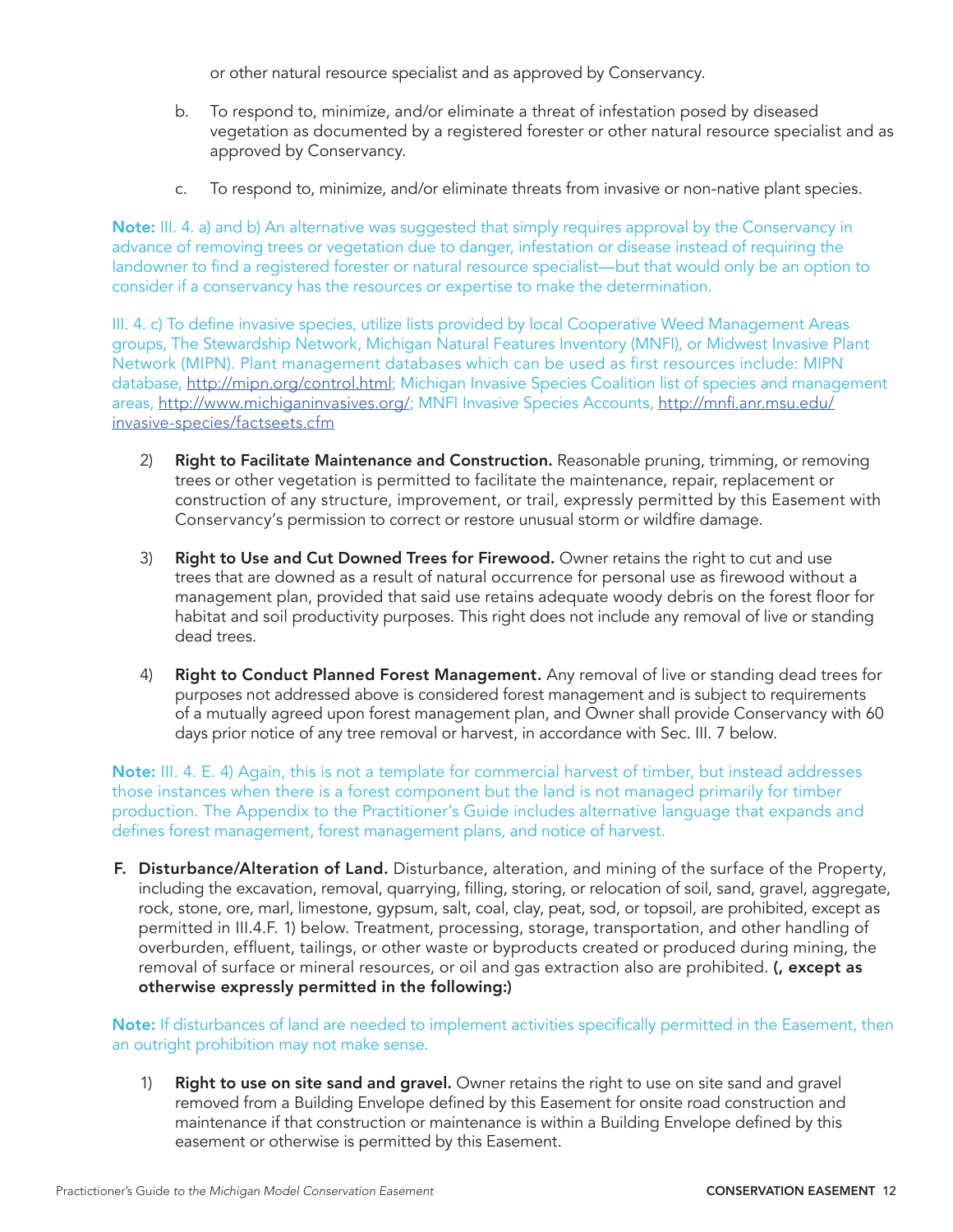G. Mining and Oil and Gas Extraction. Mining is expressly prohibited, including but not limited to any activity which will disturb, consume, deplete, use, occupy, or alter the surface estate, ecosystem, hydrology, or groundwater, including but not limited to the removal of non-hydrocarbon metallic and non-metallic minerals. No circumstance, including the exercise of the retained rights below, shall be interpreted to permit any of the following: injection, mixing, use, retention, storage, transportation, or other presence of hydraulic, fracking or similar fluids, chemicals, or substances, whether new, used, reclaimed, recovered, waste, or otherwise across or on the Property; use of any surface water on the Property for oil and gas activities, including but not limited to hydraulic fracking; mining or oil or gas exploration, development, or testing for or extraction conducted on, from, or across the surface of the Property; and alteration or use of the Property surface or construction or placement of any structures, including wells and pipelines, on, over, or across the property. Notwithstanding the foregoing prohibitions, the following activities are permitted:

Note: The Mining section is one exception from the intentional design of the Michigan Model to use the most restrictive language to start. There are challenges to enforcing a flat out prohibition when oil, gas, hydrocarbons or petroleum underneath lands can be accessed from outside the property using directional drilling methods. Consequently, language first appeared in the 2010 Model to acknowledge the difficulty of enforcing a strict prohibition of oil and gas exploration and extraction when those resources can be exploited using non-development leases that do not disrupt the surface of the easement encumbered land. Moreover, unlike other surface mining, oil and gas exploration and extraction are permitted under the IRC, subject to limitations, when considering a charitable deduction. (1.170A-14(g)(4)) Adequately addressing mineral rights and ownership and oil and gas development in a conservation easement can be very complicated so practitioners need to be well-versed on the topic and regulations with access to the right expertise. Needless to say, the best practice is to determine mineral right ownership and lease status early in any project and legal counsel is essential. See the Appendix for alternative oil and gas language under various scenarios, including the language that was adopted in the 2010 MMCE.

Note: Drafters may want to consider allowing exploration as long as it is conducted in a manner that will not have a detrimental impact on the Conservation Values of the easement. See also III.4. G. 1) below where the term exploration appears again.

- 1) Right to authorize extraction. Owner retains the right to authorize the extraction of oil, gas, hydrocarbons, or petroleum from beneath the surface of the Property for commercial purposes provided that no exploration, development, or testing for or extraction shall be conducted on, from, or across the surface of the Property and all such extraction is by directional or horizontal drilling from a surface location off of the Property to prevent any impairment of water or other resources protected by this Easement. Nothing otherwise prohibited herein may be allowed by the owner's authorization.
- 2) Right to enter into a non-developmental lease. Owner retains the right to enter into a nondevelopmental lease which solely permits the extraction of oil, gas, hydrocarbons, or petroleum from beneath the Property surface without any alteration or use of the Property surface or construction or placement of any structures, including wells and pipelines, on, over, or across the Property. Nothing otherwise prohibited herein may be allowed by the terms of the nondevelopmental lease.
- H. Waste. Processing, retention, storage, transporting, dumping, disposal, or injection of liquid, solid, gaseous, natural or human-made waste, refuse, or debris on or into the Property is prohibited. (, except as otherwise expressly permitted in the following:)
	- 1) Right to (add as appropriate) (insert details)

Note: Drafters will need to make certain this section does not conflict with permitted construction clauses, e.g. storage of household trash and construction materials until they are properly disposed off-site; composting of household waste; etc.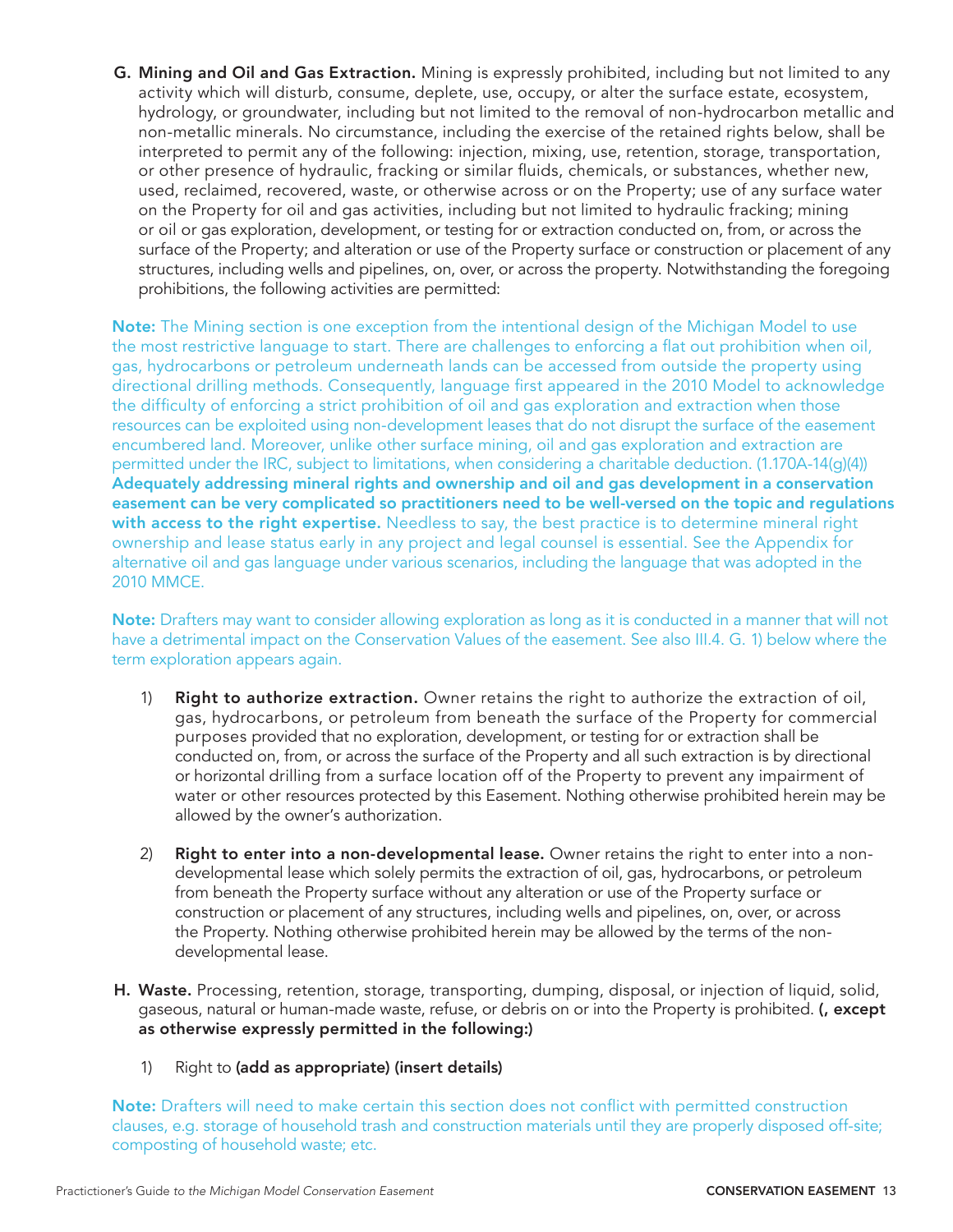- I. Water Courses, Groundwater. Natural water courses, lakes, rivers, streams, creeks, wetlands, and other bodies of surface water and groundwater or water features may not be altered or impounded. Water from ground or surface sources may not be diverted, blocked, extracted, pumped, or piped from the Property or degraded or polluted. (, except as otherwise expressly permitted in the following:)
	- 1) Right to (add as appropriate) (insert details)

CAUTION: Although included here, changes to groundwater can be difficult to measure and evaluate and hence difficult to enforce.

- J. Off-Road Recreational Vehicles. Motorized off-road vehicles such as, but not limited to, snowmobiles, dune buggies, all-terrain vehicles, dirt bikes, and motorcycles may not be operated off of designated roads and trails on the Property. (, except as otherwise expressly permitted in the following:)
	- 1) Right to Emergency Vehicle Access and Restoration Work.

Emergency vehicles are permitted as necessary. Vehicles used to complete Conservancy-approved restoration work are permitted as necessary.

CAUTION: An outright prohibition of off-road vehicles may be difficult to enforce. Some reviewers of the standard template thought this section should be removed entirely and that emergency vehicles already have the right to enter the property in an emergency.

Optional language could include the following: "Owner retains the right to operate motorized vehicles on the Property on the established driveways, trails, and parking areas indicated in the Baseline Documentation Report. Owner also retains the right to operate motorized vehicles off-road on the Property for the purpose of achieving the permitted maintenance/management uses described herein and for owners personal access. However, the right to operate motorized vehicles off-road may be extinguished if the Conservancy determines that use of off-road or motorized vehicles is adversely impacting the Conservation Values of the property."

Another note: In some areas, such as sand dunes, any wheeled vehicle may be problematic.

- K. Livestock. Raising or housing of livestock, poultry or horses, commercial breeding, and commercial aquaculture are prohibited on the Property. (, except as otherwise expressly permitted in the following:)
	- 1) Right to (add as appropriate) (insert details)

Note: Prohibitions on livestock may be optional. Conservancies may consider allowing for the presence of certain livestock if it does not hinder the conservation values of the property.

Note: The Michigan Model Conservation Easement is the standard template for conservation easements protecting natural lands. Drafters looking for assistance in writing agricultural easements may want to use a template specifically for agricultural lands.

- L. Signs and Billboards. Billboards and permanent signs are prohibited except as follows:
	- 1) Right for signs for specific purposes. Owner retains the right to display signs for the following purposes and any other purposes consistent with Permitted Uses under Sec. III.4.
		- a. To disclose the name and address of the Property or the owner's name.
		- b. To disclose that the Property is protected by a conservation easement (See also III. 5. D.)
		- c. To state that trespassing or any unauthorized entry or use is prohibited.
		- d. To advertise the Property for sale or lease.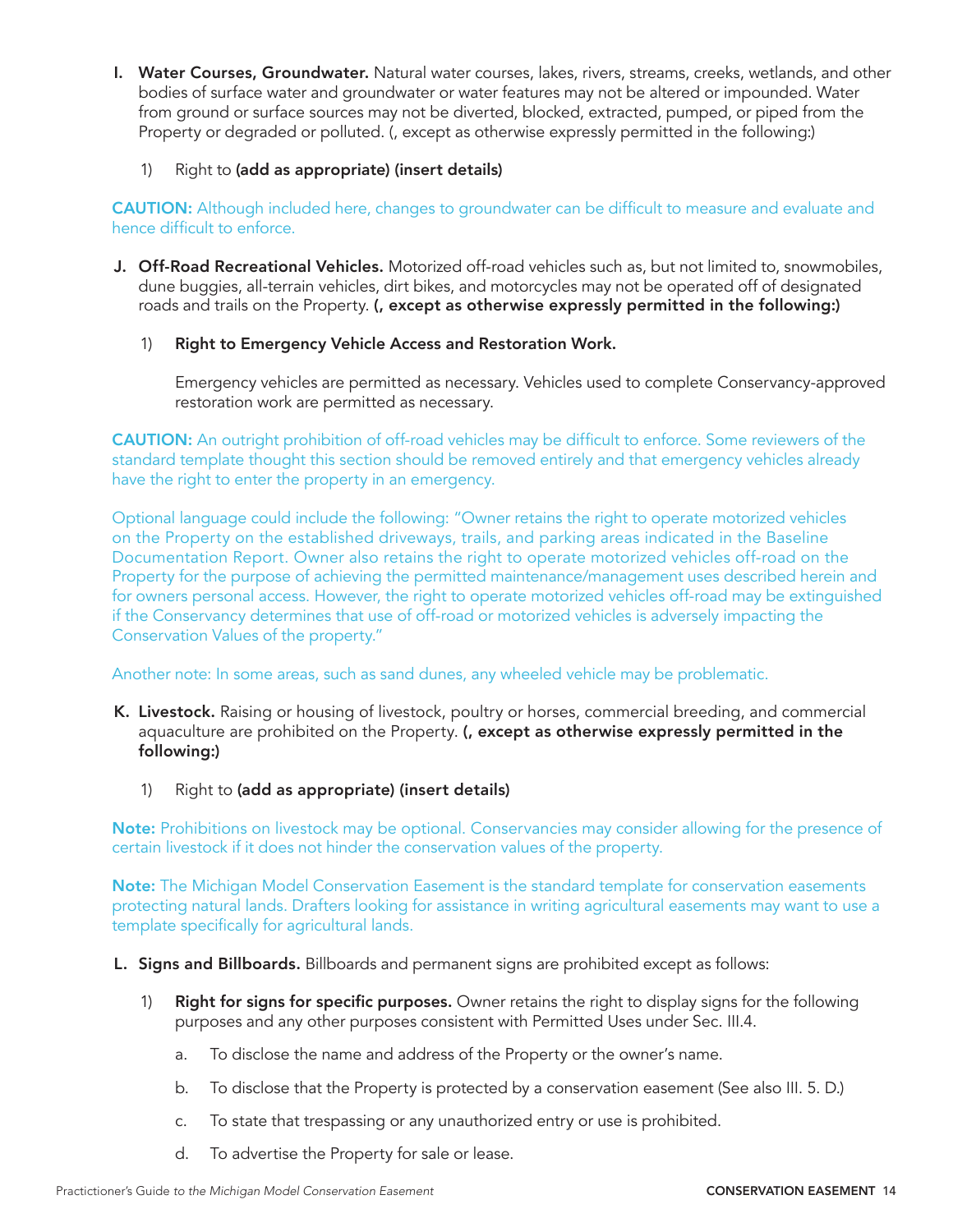- e. To identify and interpret trails and natural features.
- f. To warn of the presence of dogs or other animals.
- g. To warn or deal with matters of property boundaries, health, safety, and welfare.
- h. To comply with any applicable law or regulation.

Note: Older versions of the MMCE presented the most restrictive language, i.e. an outright prohibition of signs or billboards. However, as in the above, it may be necessary to post signs for the demarcation of the property lines of the easement and therefore drafters would not want to outright prohibit signs.

CAUTION: Restricting or limiting the number and size of signs might be legally preferable than restricting sign content.

M. Right to Hunt, Trap and Fish. Owner retains all rights to hunt, trap, and fish on and from the Property consistent with all applicable laws.

Note: Do not include this section if the intent is to prohibit these activities. But be careful, depending on the property, a prohibition may be difficult to enforce.

N. Right to Renewable Energy. Owner reserves the right to and may construct, operate, maintain, replace, and upgrade otherwise lawful non-commercial solar, wind, geothermal, and other types of renewable energy generation equipment ("Equipment") to the extent such uses are not inconsistent with this Easement provided (a) the energy generated is principally intended for non-commercial, non-industrial (e.g., residential and/or agricultural) use on the Property, (b) Owner obtains the prior written approval of Conservancy, (c) such Equipment will be and is located solely within the approved Building Envelope, and (d) installation, construction, and use of such Equipment does not adversely impact the Conservation Values protected by this Easement.

Note: Commenters on the 2014-2015 draft stated that these structures should be treated like any other under Sec. III.4. D. Structures and Construction as they could have as much impact on Conservation Values as any other permitted structure. Therefore, there should be no need for a special section. However, it may be important to landowners for it to be called out and hence is included here as an optional provision. Drafters should note that some of the "infrastructure" needed for renewable energy may have to go outside of a building envelope so be certain that placement is subject to Conservancy approval in those instances.

O. Right to Other Permissible Uses. Conservancy and owner acknowledge that there may be other permissible uses that may be fully consistent with the protection of the Conservation Values and Purposes but are not contemplated or expressly reserved in this Easement. Accordingly, Conservancy and Owner agree that the Owner may engage in any such permissible use only if the Owner seeks approval from Conservancy prior to implementing any such use, and the Conservancy confirms in writing, and in its sole discretion, that the proposed use does not impair or interfere with the Conservation Values and Purposes of this Easement.

Note: New section in 2015 and has been used for some time by the Little Traverse Conservancy. For comparison, see Sec. III. 14 of the Practitioner's Guide and the cautionary note included there.

- 5. CONSERVANCY RIGHTS. Owner grants the following rights to Conservancy to perpetually maintain the Conservation Values of the Property:
	- A. Entry and Cooperation. The public is not granted access to, right of entry onto, or use of the Property by this Easement. Conservancy including its authorized agents may enter the Property at reasonable times to monitor the Property, to enforce compliance with this Easement, and to otherwise exercise its rights under this Easement. Owner shall fully cooperate with Conservancy in Conservancy's undertaking and execution of Conservancy's responsibilities under this Easement; Conservancy will not unreasonably interfere with Owner's use and quiet enjoyment of the Property or permit others to enter the Property.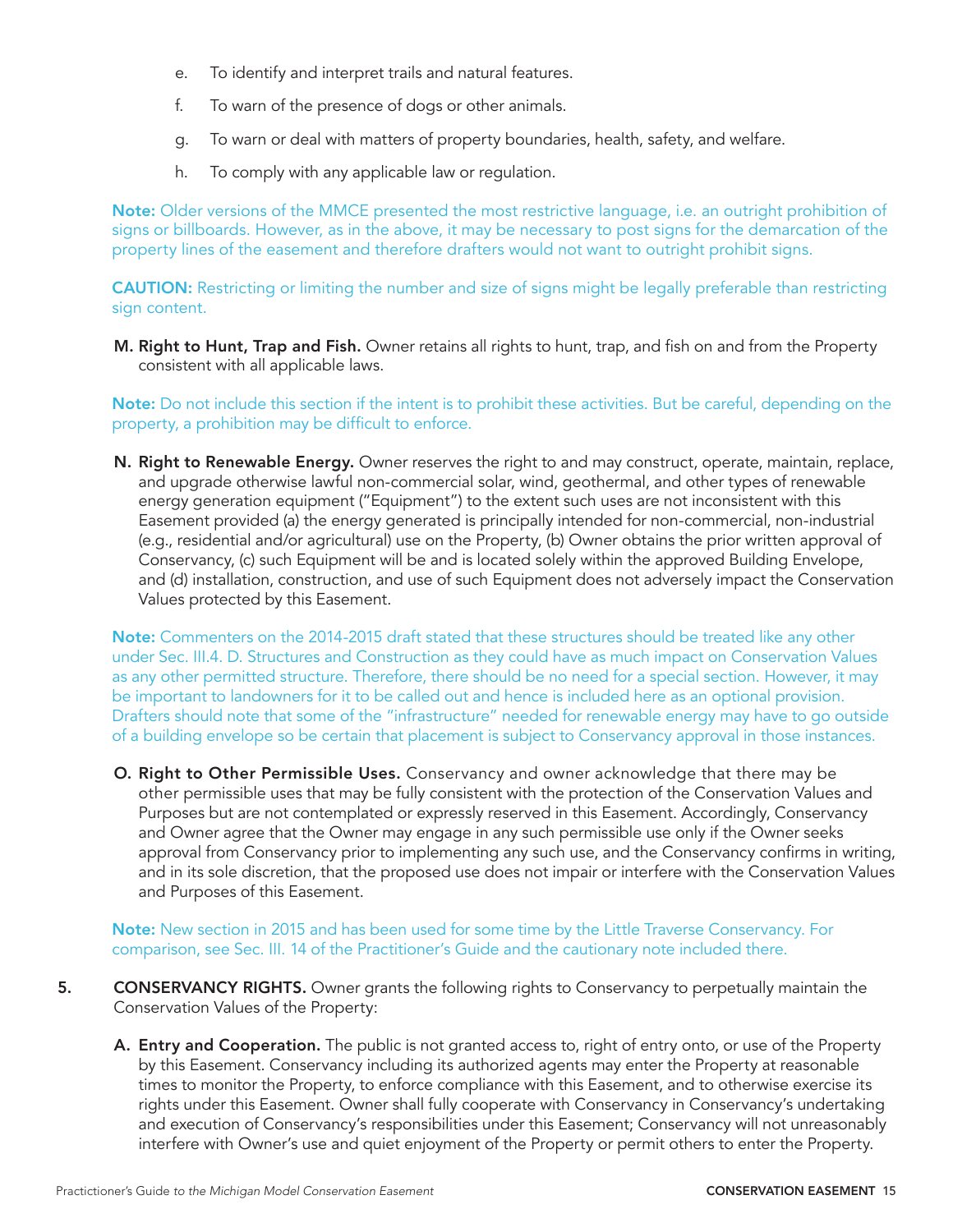Except in case of emergency or if there is imminent threat to the Conservation Values, Conservancy shall exercise reasonable efforts to notify Owner in advance of Conservancy's planned entry onto the Property. Owner agrees to fully cooperate with Conservancy regarding all matters relating to this Easement including, without limit, promptly, truthfully and accurately reporting and fully disclosing all activities and conditions on or affecting the Property regarding or affecting the Purposes and Conservation Values of this Easement and any violations of this Easement. Owner shall not directly or indirectly interfere with, restrict, place conditions upon access, or otherwise prevent Conservancy or its representatives or agents from entering the Property for purposes of monitoring, inspecting, verifying, protecting, correcting, preserving or otherwise acting to protect the Conservation Values of or otherwise enforce this Easement. If locked gates or other features restrict access to the Property, Owner shall provide Conservancy with keys and all other information or means necessary for Conservancy or its agents to be able to reasonably enter the Property by vehicular means over established access roads or trails; without liability, Conservancy may undertake reasonable self-help to access the Property for Easement-related purposes if such information or means are not provided by Owner.

- B. Right to Preserve. Conservancy has the right to prevent any activity on or use of the Property that is inconsistent with the Purposes or detrimental to the Conservation Values of the Property.
- C. Right to Require Restoration. Consistent with the remedies below, Conservancy has the right to require Owner to restore to its prior condition any area or feature of the Property which is damaged by any activity inconsistent with this Conservation Easement. Owner shall conduct the restoration in accordance with a plan submitted to and approved by Conservancy.
- D. Signs. The Conservancy has the right to place signs on the Property which identify the land as protected by this Conservation Easement. The number and location of any signs are subject to the Owner's approval, which shall not be unreasonably withheld or restricted.

#### **6.** CONSERVANCY REMEDIES. Conservancy has the following cumulative, nonexclusive remedies:

- A. Delay in Enforcement. Any delay in enforcement shall not be construed as a waiver of Conservancy's right to enforce the terms of this Easement.
- **B. Third Person Violations.** Owner and Conservancy shall have the following rights for acts or occurrences at the Property beyond the direct or indirect control of Owner:
	- 1) Conservancy may not bring an action against Owner for modifications to the Property or damage to the Property or its Conservation Values resulting from natural causes beyond Owner's control, including natural disasters, fires, floods, storms, natural earth movement or other acts of God.
	- 2) Owner shall be responsible for modifications or damage to the Property that impair or damage the Conservation Values of the Property and result from the acts of third persons whose use of, or presence on, the Property was authorized by Owner. Owner shall perform such restoration pursuant to and in accordance with the restoration plan prepared by a competent professional selected by Owner and submitted to and approved by Conservancy in writing.
	- 3) In the event of an unauthorized third-person violation of the Conservation Values on the Property, Conservancy shall not seek restoration or exercise remedies available to it if and so long as Owner diligently pursues all available legal remedies against the violator. In the event actions taken by unauthorized third persons impair the Conservation Values protected by this Easement, Conservancy reserves the right, either jointly or singly, to pursue all appropriate civil and criminal penalties to compel restoration and Owner assigns all claims and rights to recover against such third persons to Conservancy.
- C. Notice and Demand. If Conservancy determines that Owner is in violation of this Easement, or that a violation is threatened, Conservancy shall provide written notice to Owner. The written notice will identify the violation and request corrective action to cure the violation and, where the Property has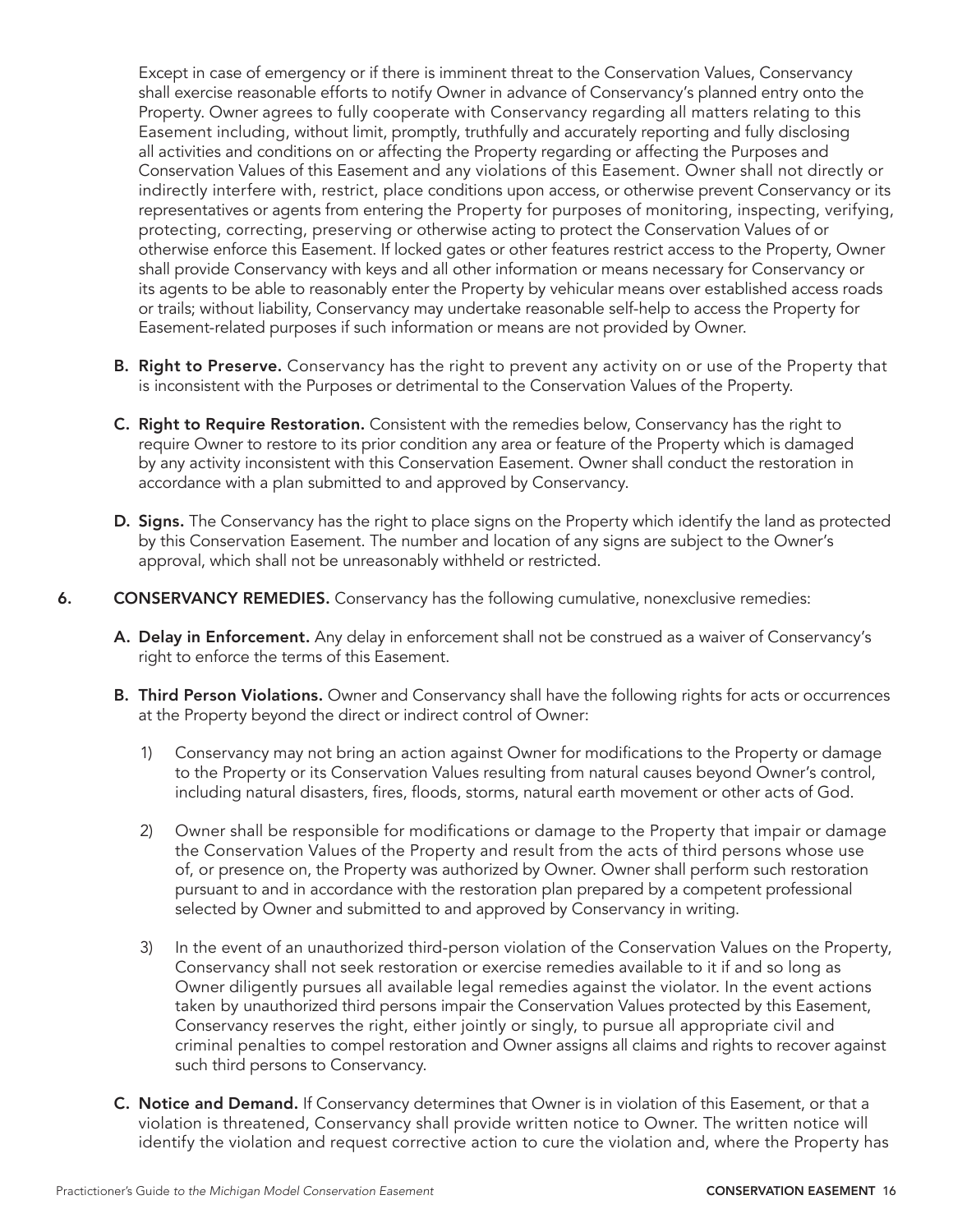been injured, to restore the Property. If at any time Conservancy determines, in its sole and absolute discretion, that the violation constitutes or threatens immediate and irreparable harm, no written notice is required and Conservancy may then immediately pursue its remedies to prevent or limit harm to the Conservation Values of the Property. If Conservancy believes that this Easement has been, or is expected to be, violated, and Conservancy's good-faith and reasonable efforts to notify Owner are unsuccessful, Conservancy may pursue its lawful remedies to mitigate or prevent harm to the Conservation Values without prior notice and without awaiting Owner's opportunity to cure. Owner agrees to reimburse Conservancy for all reasonable costs incurred by Conservancy associated with this effort.

- D. Owner Failure to Act. If, within 28 days after written notice, Owner does not implement corrective measures requested by Conservancy, Conservancy may bring an action in law and/or in equity to enforce the terms of the Easement. In the case of immediate or irreparable harm, as determined in the sole discretion of Conservancy, or if Owner is unable to be notified, Conservancy may invoke these same remedies without notification and/or awaiting the expiration of the 28-day period. Conservancy is entitled to seek to enjoin the violation through temporary or permanent injunctive relief and to seek specific performance, declaratory relief, restitution, reimbursement of expenses, and/or an order compelling Owner to restore the Property. Conservancy shall have the right of specific performance to impose or enforce any right and obtain relief by immediate temporary restraining, preliminary and/ or permanent injunctive order, without the necessity of bond or other security, and without having to prove damages. Such relief shall be against Owner and/or any person or entity acting in concert with Owner and in addition to damages and other available remedies to the Conservancy and all such rights and remedies shall be cumulative. Owner agrees if a violation of this Easement is threatened or occurs the harm and injury to the Conservancy will be irreparable and such that the Conservancy will have no adequate remedy at law and could not be compensated adequately by damages.
- E. Recovery Costs and Reimbursement. If the court determines that Owner has failed to comply with this Easement, Owner shall also reimburse Conservancy for all reasonable litigation costs and reasonable attorney's fees, and all costs of corrective action or Property restoration incurred by Conservancy.
- F. Frivolous Litigation. If Conservancy initiates litigation against Owner to enforce this Easement, the court determines that Owner is the prevailing party, and the court determines that (i) the litigation was initiated with the primary purpose to harass, embarrass, or injure Owner; (ii) Conservancy did not have a reasonable basis to believe that the facts underlying Conservancy's legal position were in fact true; or (iii) Conservancy's legal position was devoid of arguable legal merit, then the court may require Conservancy to reimburse Owner's reasonable costs and reasonable attorney's fees in defending the action.

Note: This section was written to assuage landowner concerns but, understandably, not all practitioners or their legal advisors appreciate or recommend this section. Hence, it remains an optional provision.

- G. Actual or Threatened Non-Compliance. Conservancy's rights under this Section 6 apply equally in the event of either actual or threatened violations of the terms of this Easement. Owner agrees that Conservancy's claim for money damages for any violation of the terms of this Easement is inadequate. Conservancy shall also be entitled to affirmative and prohibitive injunctive relief and specific performance, both prohibitive and mandatory. Conservancy's claim for injunctive relief or specific performance for a violation of this Conservation Easement shall not require proof of actual damages to the Conservation Values.
- H. Cumulative Remedies. The preceding remedies of Conservancy are cumulative. Any or all of the remedies may be invoked by Conservancy if there is an actual or threatened violation of this Conservation Easement.

#### 7. NOTIFICATION.

Notification. If Owner proposes to undertake any activity which requires notice to Conservancy or Conservancy's approval, Owner shall provide 60-days written notice of Owner's planned activity together with all reasonably related information, such as a written description of the planned activity, engineer/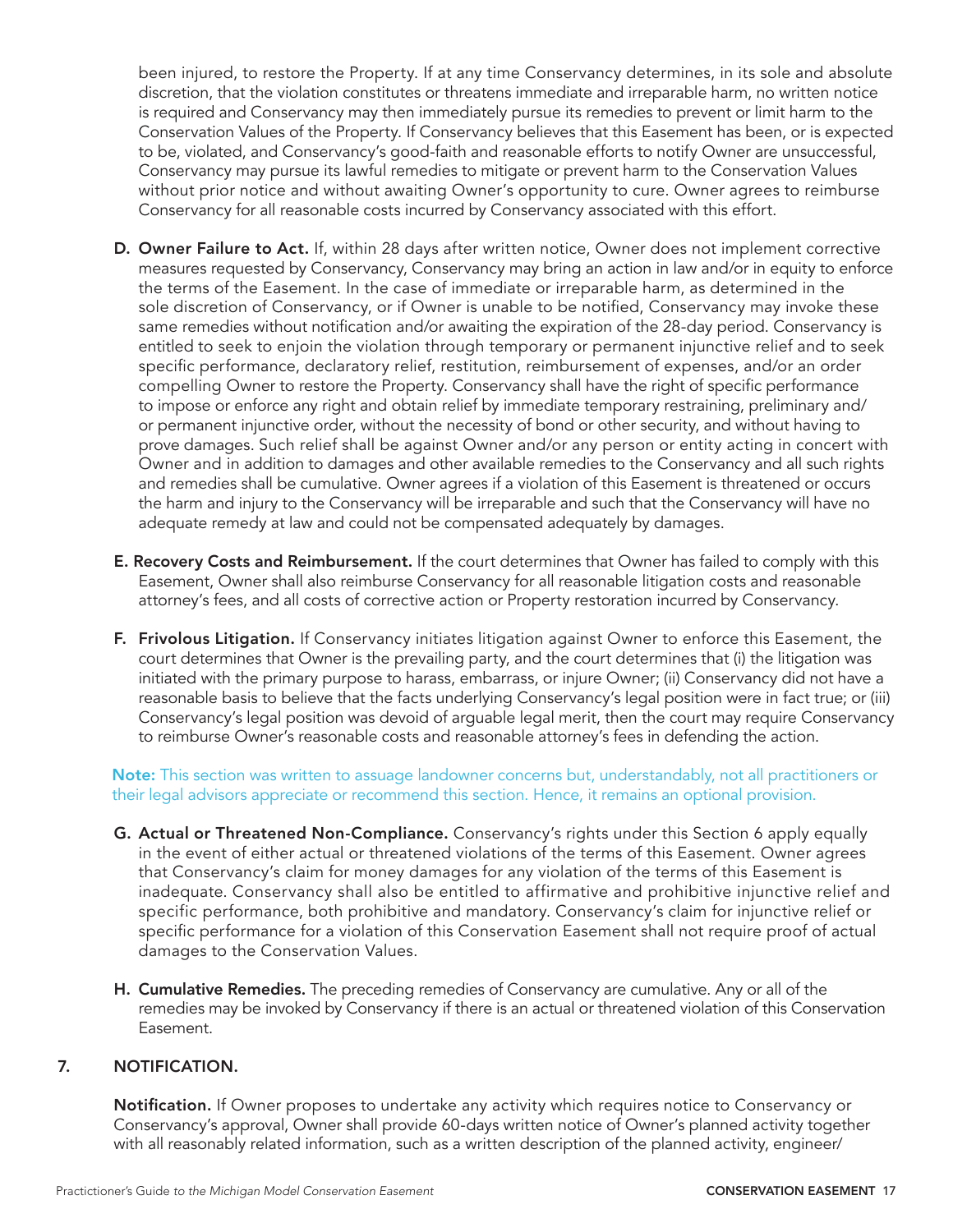architect plans and drawings, updated contact information, permits, schedules, and the like. Notification must be written and submitted as required in Section 20. Notices.

Approval. Conservancy will give approval as long as a) the Conservancy determines the proposed use or activity does not negatively impact the Conservation Values or Purposes of this Easement, and b) notification, including any required plans and other related information, has been properly completed.

If Conservancy does not approve, deny, or request to amend and resubmit Owner's planned activity within 60 days after actual receipt of written notices and supporting materials or request, this failure to respond shall be deemed a constructive denial. Because a constructive denial is not a decision by the Conservancy, it is not a decision on the merits of the Grantor's request, therefore it is not final or binding on the Conservancy, and the Owner can resubmit the same or ameneded request for approval. If the Owner's request is approved by the Conservancy, the approval shall continue for three years. If Owner's approved activity has not been completed within three years after Owner's initial written approval by the Conservancy, then that approval will be deemed revoked and the Owner must reaquire an approval from the Conservancy pursuant to this Article III 7.

Note: Updated in 2021, the notification standard was changed from an "implied approval" to a "constructive denial" based on recent LTA recommendations.

The amount of time for notification is subject to debate. Some argue that landowners may not like a total of 90 days (if Conservancy requests an extension), others state that even 60 days is too long. This time period may need to be negotiated with the Owner. However, varying response periods in different easements could become challenging for Conservancies to track so a consistent time period in all easements is ideal.

8. SUBORDINATION. Owner represents and warrants that as of the date of execution and recording of this Conservation Easement, the Property is not subject to any lease, land contract, mortgage, lien, claim or interest which has not been subordinated to this Conservation Easement. Any lease, land contract, mortgage, lien, claim or interest in the Property arising after the date of recording this Conservation Easement shall be subject and subordinate to the terms of this Conservation Easement.

Note: The IRS requires existing mortgage holders to subordinate their rights to "the right of the qualified organization to enforce the conservation purposes of the gift in perpetuity."7 This is so that a priorrecorded mortgage will not extinguish the easement. Therefore, if the property is ever foreclosed upon, the land will remain subject to the conservation easement.

#### 9. CONSERVATION EASEMENT REQUIREMENTS UNDER MICHIGAN AND FEDERAL LAW.

- A. This Conservation Easement is an immediately vested interest in real property created pursuant to NREPA Part 21 Subpart 11 Conservation and Historic Preservation Easement, MCL 324.2140 et seq. Owner agrees that this Conservation Easement has a fair market value that is at least equal to the proportional value that the Conservation Easement at the time of the gift bears to the value of the Property as a whole at that time. This proportionate value shall remain constant.
- **B.** This Conservation Easement is established for conservation purposes pursuant to the Internal Revenue Code, as amended, 26 U.S.C. Section 170(h)(1)-(6) and Sections 2031(c), 2055, and 2522, and under Treasury Regulations at Title 26 C.F.R. Section 1.170A-14 et seq., as amended.
- C. Conservancy is qualified to hold conservation easements pursuant to these statutes. Conservancy is a publicly funded, non-profit 501(c)(3) organization with the authority to accept lands, easements, and buildings for the purpose of preserving and protecting natural, scenic, educational, recreational, or open-space values of real property, and with the commitment to preserve the Conservation Values of the Property.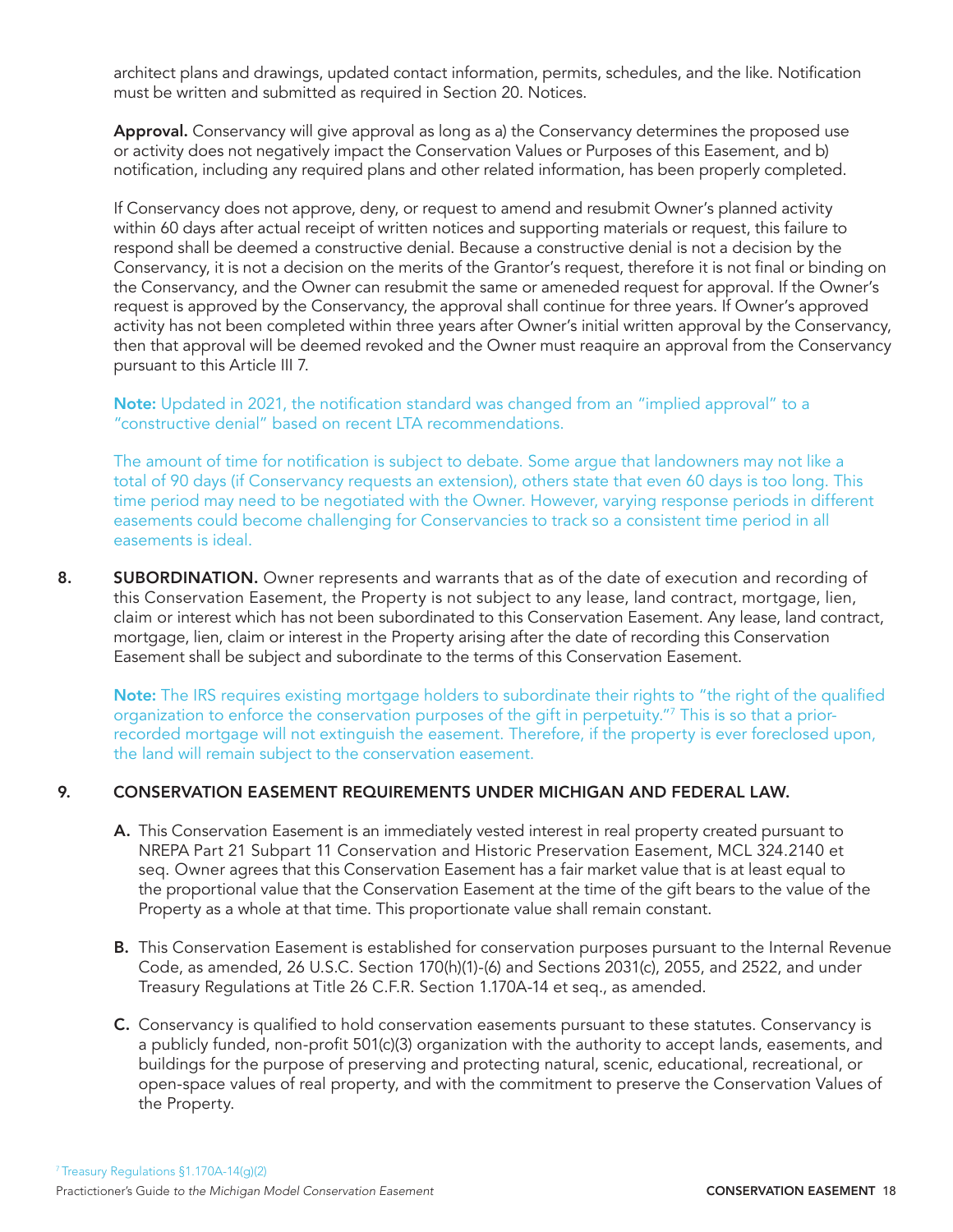Note: III. 9. C. may be a bit redundant with the new section, II. Representations, created in 2015, but it is not considered to be a problem to repeat it here as well.

- 10. OWNERSHIP COSTS AND LIABILITIES. In accepting this Conservation Easement, Conservancy shall have no liability or other obligation for costs, taxes, assessments, insurance, maintenance, or other liabilities of any kind related to the Property. Conservancy's rights do not include the right, in absence of a judicial decree, to enter the Property for the purpose of becoming an operator of the Property within the meaning of the Comprehensive Environmental Response, Compensation, and Liability Act, NREPA, or any similar statute or regulation. Conservancy, its members, trustees or directors, officers, employees, and agents have no liability arising from injury or death to any person or physical damage to any property on the Property. Owner agrees to defend, indemnify and hold harmless Conservancy against such claims arising during the term of Owner's ownership of the Property.
- 11. HAZARDOUS MATERIALS. Owner represents and warrants that Owner has no knowledge of any release, discharge, dispersal or storage of hazardous substances, or hazardous wastes on the Property. Owner agrees to defend, indemnify, and hold harmless Conservancy against all claims of hazardous materials contamination on the Property.

Note: In older versions of the MMCE, this section was limited to only the "release" of hazardous substances or hazardous wastes on the Property. "Discharge, dispersal or storage" was added in 2015 to make it more restrictive and conform with the overall intent of the MMCE. At one point, drafts also included "petroleum or petroleum derivatives". Several commenters raised the issue of the common practice of petroleum storage for fuel and the likelihood of storage of other hazardous substances if active agriculture is present on the property. As always, careful easement drafting is required to avoid a situation where an accepted use, like agriculture, would automatically create a violation that is difficult to enforce.

On the other hand, drafters of easements placed on property with no existing structures and no reserved rights for future construction may want to consider prohibiting petroleum and petroleum derivatives.

- 12. CESSATION OF CONSERVANCY EXISTENCE. If Conservancy ceases to exist or fails to be a "qualified organization" for purposes of Internal Revenue Code Section 170(h)(3), or if Conservancy is no longer authorized to acquire and hold conservation easements, then this Conservation Easement shall become vested in another entity which is a "qualified organization" for purposes of Internal Revenue Code Section 170(h)(3). Conservancy's rights and responsibilities shall be assigned to any entity having similar conservation purposes to which such right may be awarded under the cy pres doctrine.
- 13. ASSIGNMENT. The Conservancy may assign its rights and obligations under this Conservation Easement only to an organization that, at the time of the assignment, is a "qualified organization" under Section 170(h)(3) of the Internal Revenue Code of 1986, as amended. The Conservancy shall require as a condition of assignment that the assignee assume all obligations of the Conservancy under this Conservation Easement and continue to carry out the conservation purposes of this Conservation Easement.
- 14. FUTURE CONDITIONS. No use shall be made of the Property and no activity thereon shall be permitted which is, or is likely to become, inconsistent with the Purposes of this Easement. Owner and Conservancy acknowledge that, in view of the perpetual nature of this Easement, they are unable to foresee all potential future land uses, technologies, climate changes, evolution in flora and fauna, other natural resources, and other circumstances, occurrences and conditions affecting the Property or the purposes of this Easement.

Note: Compare with Sec. III. 4.O above—one may be preferable to the other but there should not be an issue if both are kept. Flag for legal review.

- 15. TERMINATION. This Conservation Easement may be extinguished only by a court order upon an unexpected change in condition, which causes it to be impossible to fulfill the Purposes, or by exercise of eminent domain.
	- A. Unexpected Change in Conditions. If subsequent circumstances render the Purposes impossible to fulfill, then this Conservation Easement may be partially or entirely terminated but only by judicial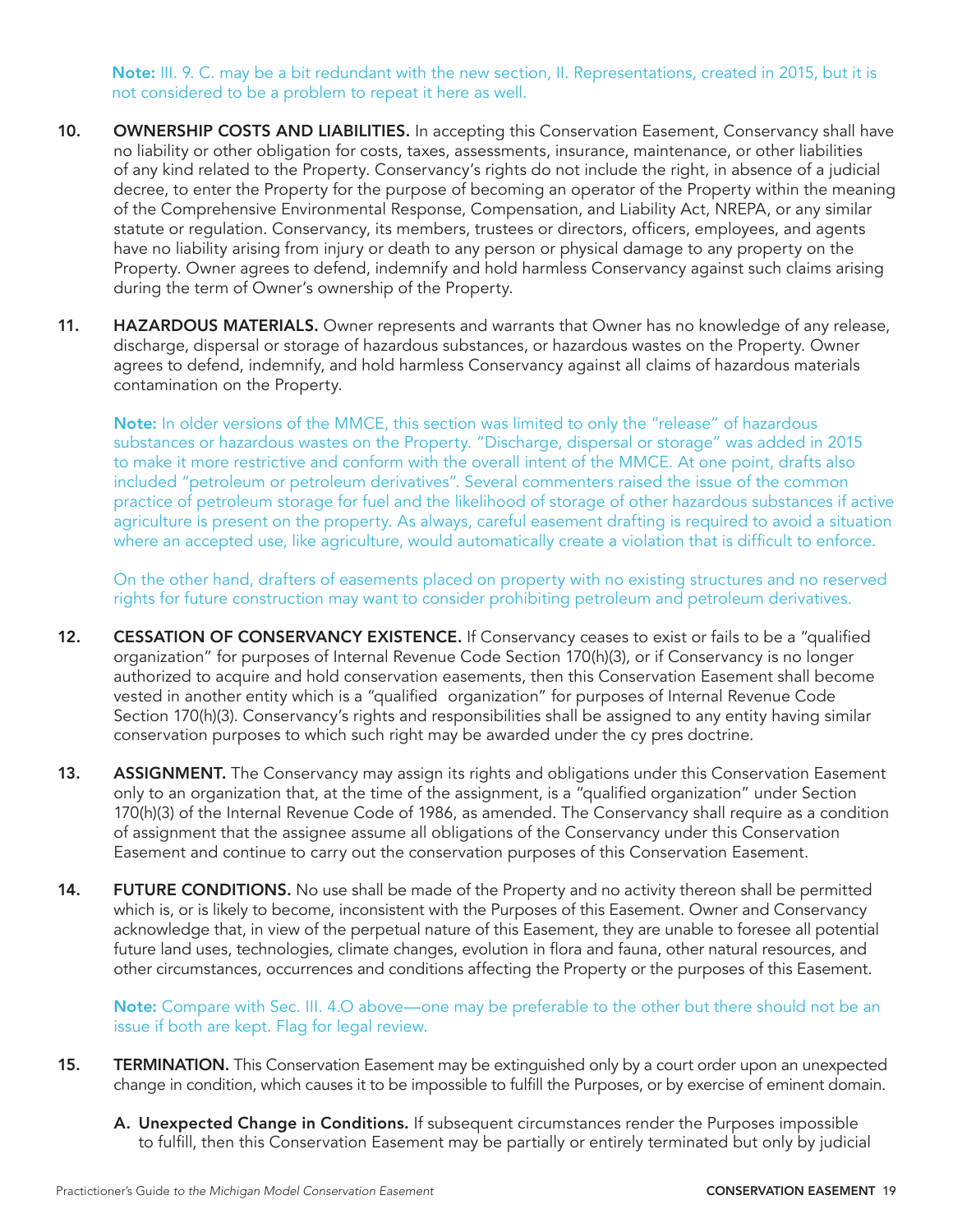proceedings. Conservancy will then be entitled to a share of the proceeds of any sale, exchange, or involuntary conversion of the Property, according to Conservancy's proportional interest in the Property, as determined and as required under Treasury Regulations Section 1.170A-14(g)(6)(ii) or its successor. Notwithstanding the foregoing, Owner and Conservancy intend that this Conservation Easement not be subject to the legal doctrine of "changed conditions" that is applied to traditional servitudes. In making this grant, Owner has considered the possibility that uses prohibited by the terms of this Easement may become more economically valuable than permitted uses, and that neighboring properties may in the future be put entirely to such prohibited uses. The unprofitability of conducting or implementing any or all of the uses permitted under the terms of the Conservation Easement shall not impair the validity of this Conservation Easement or be considered grounds for its termination or extinguishment. It is the intent of Owner that any such economic changes shall not be deemed to be changed conditions or a change of circumstances justifying the judicial termination, extinguishment or amendment of this Conservation Easement.

- B. Eminent Domain. If the Property is taken, in whole or in part, by power of eminent domain, then Conservancy will be entitled to a share of the proceeds of any sale, exchange, or involuntary conversion of the Property, according to Conservancy's proportional interest in the Property, as determined and as required under Treasury Regulations Section 1.170A-14(g)(6)(ii) or its successor.
- C. Payment & Usage. Payment shall not be later than subsequent sale, exchange, or involuntary converstion of the property, whichever occurs first. Conservancy shall use any such proceeds in a manner that is consistent with the conservation purposes as set for in IRS 170(4)(A).
- 16. LIBERAL CONSTRUCTION. This Conservation Easement shall be liberally construed in favor of maintaining the Conservation Values of the Property and in accordance with the NREPA Conservation and Historic Preservation Easement statutory provisions, Part 21 Subpart 11, MCL 324.2140 et seq.
- 17. AMENDMENT. Owner and Conservancy may jointly amend this Conservation Easement, provided that (i) such amendment is in writing and approved by Conservancy in its sole and absolute discretion, (ii) no amendment shall be allowed that shall affect the qualification of this Conservation Easement or the status of Conservancy under any applicable laws, including MCL 324.2140-324.2144 or Section 170(h) of the Internal Revenue Code, (iii) any amendment shall be consistent with the Purposes, and (iv) shall not affect the perpetual duration of this Conservation Easement. Any such amendment shall be in writing and recorded in the official property records of the County where the Property is located and in all other jurisdictions and places where such recording is required.

Note: A change in circumstances may justify an amendment to a conservation easement. This was a new section in 2010 that allows for amendments made jointly with conservancy approval, as long as it complies with state law, is consistent with the purposes of the Conservation Easement, and is recorded in the appropriate jurisdiction.

18. OWNER RESPONSIBILITY AND CONSERVANCY APPROVAL. If the approval of, consent to or nonobjection by Conservancy is required or given regarding any act, action, or activity of Owner or Owner's agents or contractors upon the land, then, notwithstanding any such approval or consent of the Conservancy, for all purposes Owner shall be solely responsible for the planning, design, necessity, implementation, means, methods, materials, execution, adequacy, timing, soundness, supervision, inspection, completion, conduct, effectiveness, impacts, results, or consequences of any such activity and any act or omission in connection therewith, occasioned thereby, or arising in connection with the same, including without limit any adverse impact the same may have upon the Conservation Values protected by this Conservation Easement. Under no circumstances shall the approval of, consent to and/ or non-objection by Conservancy to any act, action, activity of Owner or Owner's agents or contractors be deemed to be, directly or indirectly, in whole or in part, participation, acceptance, ratification, release, waiver, or a defense or other impediment to Conservancy's right to protect the Conservation Values of or otherwise to enforce the terms of this Conservation Easement against the Owner or any third person.

Note: Added in 2015 to ensure the Conservancy isn't held liable for something the Owner does while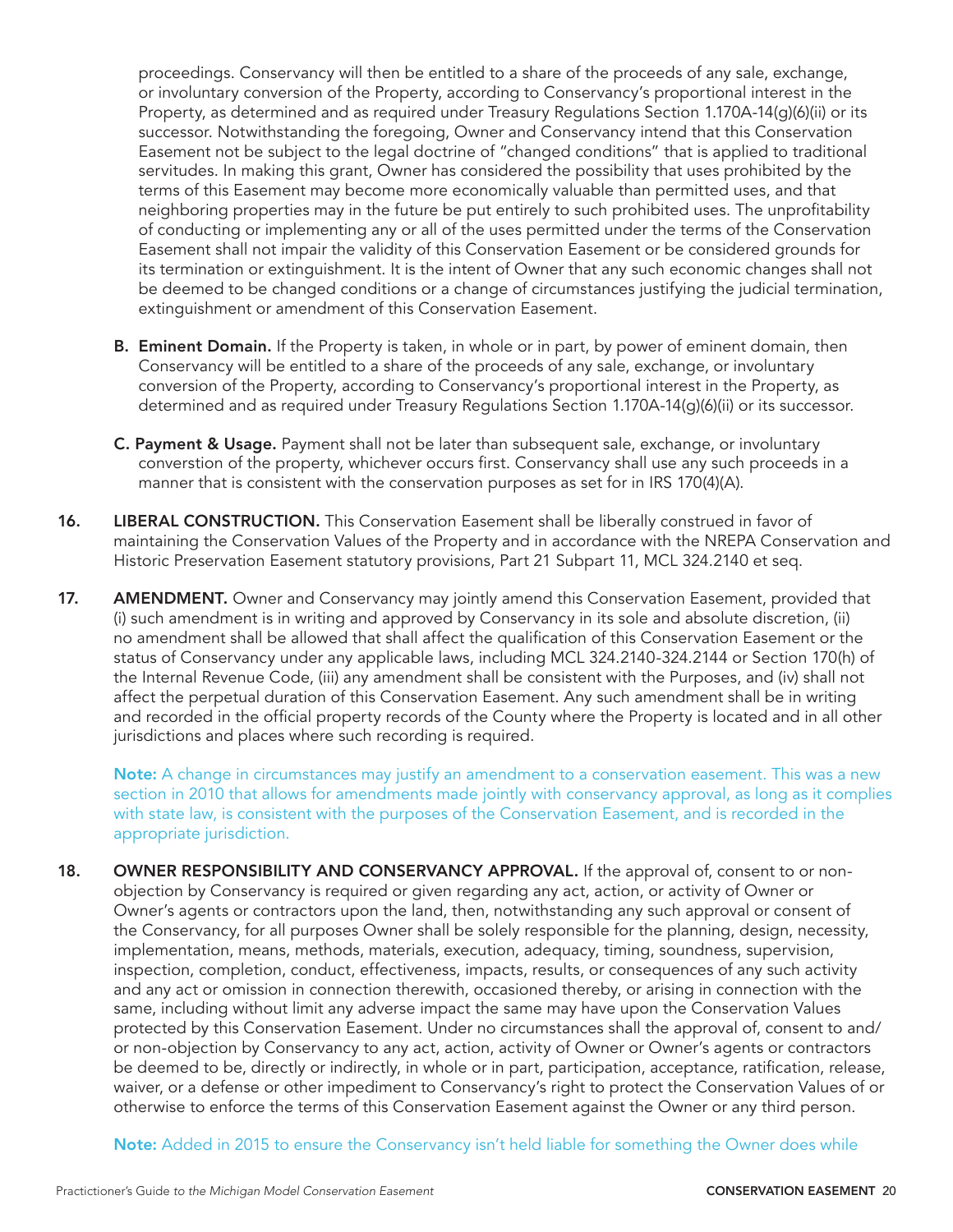#### exercising a reserved right approved by the Conservancy.

- 19. **INDEMNIFICATION.** Owner agrees to defend, indemnify and hold harmless Conservancy, its directors/ trustees, officers, employees, agents, volunteers, and representatives ("the Indemnified Parties") from and against all claims, actions, proceedings, liabilities, damages, losses, penalties, fines, costs, enforcement and restoration fees and costs, testing and engineering fees and costs, consultant and expert fees and costs, and reasonable attorney fees and costs, including those incurred in enforcing this indemnity, arising directly or indirectly from or in conjunction with:
	- A. injury or death to any person, damage to or diminution in the value of any property, or damage to natural resources from any act, omission, condition or other matter related to or occurring on or about the Property regardless of cause, including any injury, harm to, or death of an Indemnified Party,
	- B. the presence, suspected presence, or threatened or actual release of any hazardous substance whether into the air, soil, surface or groundwater on, in, above, or below the Property,
	- C. any actual or alleged violation of any environmental law affecting the Property, whether occurring prior to or during Owner's ownership of the Property and whether caused or permitted by Owner or any person other than Owner,
	- D. any claim or defense by Owner or any third person that any Indemnified Party is liable as an owner or operator of the Property under any environmental law, or
	- E. any breach of Owner's representations, warranties, or retained responsibilities, obligations, or liabilities under this Conservation Easement, provided, however, this paragraph shall not apply if it is finally determined by a Michigan court that any of the foregoing was solely caused by gross negligence or material willful misconduct of Conservancy.

#### Note: Added in 2015, this section is intended to protect the Conservancy

- 20. NOTICES. All notices required or permitted under this Agreement shall be in writing and deemed given to a party and effective when: a) delivered in person to a party or to an officer of the party being notified, or b) sent by certified mail return receipt requested, express mail with proof of delivery, first class mail prepaid, or a recognized nationwide courier service with proof of delivery to a party at the address set forth herein or to the last known address of a party. Either party may change its address by providing written notice of the same. Refusal of a party to accept notice shall not impair the giving of notice.
- 21. SEVERABILITY. If any portion of this Conservation Easement is determined to be invalid, the remaining provisions will remain in force.
- 22. SUCCESSOR RIGHTS AND OBLIGATIONS. This Conservation Easement is binding upon, and inures to the benefit of Owner's and Conservancy's successors in interest. All subsequent owners of the Property are bound to all provisions of this Conservation Easement to the same extent as Owner. A party's respective future rights and obligations under this Conservation Easement terminate upon transfer of that party's interest in the Property, provided, however, liability accruing for acts or omissions prior to transfer survives transfer.

Note: It is important to establish that the conservation easement agreement is enforceable against all successive owners and conservancies.

- 23. MICHIGAN LAW AND FORUM. This Conservation Easement will be construed in accordance with Michigan law. Owner and Conservancy agree and consent that all litigation with respect to or arising out of this Easement shall be filed, heard and decided by a Michigan court with jurisdiction over the Property or where Conservancy maintains its principal place of business in Michigan.
- 24. ENTIRE AGREEMENT. This Conservation Easement sets forth the entire agreement of the parties and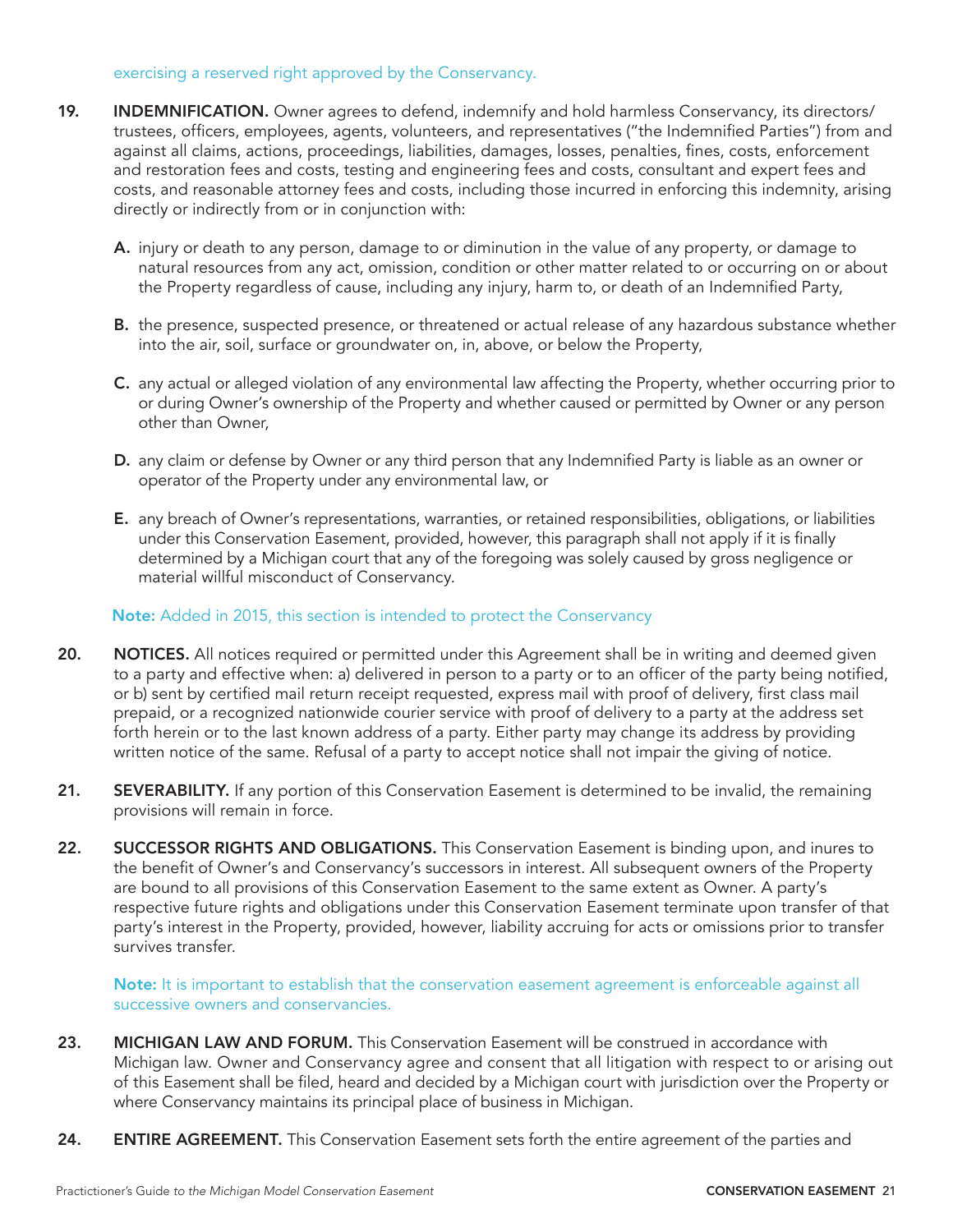supersedes all prior discussions and understandings.

25. EXHIBITS. This Conservation Easement includes, and incorporates the following Exhibits:

Note: Exhibits that may be attached to the easement may include administrative provisions, maps of the property and separate land use areas, inventories of natural resources or improvement, a list of permitted encumbrances, documentation of specific building sizes or other features, resolutions and certificates of authority, and building sizes or other features. List any exhibits referenced in the document, if any.

- A. Exhibit A: Legal Description
- **B.** Exhibit B: (INSERT name of additional exhibits as applicable)

Note: Some conservancies prefer to list the Baseline Documentation Report as an Exhibit and reference that Exhibit by letter, number or name in the Easement; others do not to avoid the cost of filing and recording the Baseline report with the Register of Deeds.

#### OWNER:

Printed Name: (INSERT Owner's full name, add further signature blocks so one for each owner with printed name)

| <b>STATE OF MICHIGAN</b>                                          |  |
|-------------------------------------------------------------------|--|
|                                                                   |  |
| by (INSERT Owner's names) (INSERT marital status) .               |  |
|                                                                   |  |
|                                                                   |  |
|                                                                   |  |
|                                                                   |  |
| <b>CONSERVANCY:</b>                                               |  |
|                                                                   |  |
| Name: (INSERT signer's name)                                      |  |
| Title: (INSERT signer's title with Conservancy)                   |  |
|                                                                   |  |
| <b>STATE OF MICHIGAN</b>                                          |  |
|                                                                   |  |
| by (INSERT Conservancy Executive or other signer's name)          |  |
| known to me to be (INSERT signer's formal title with Conservancy) |  |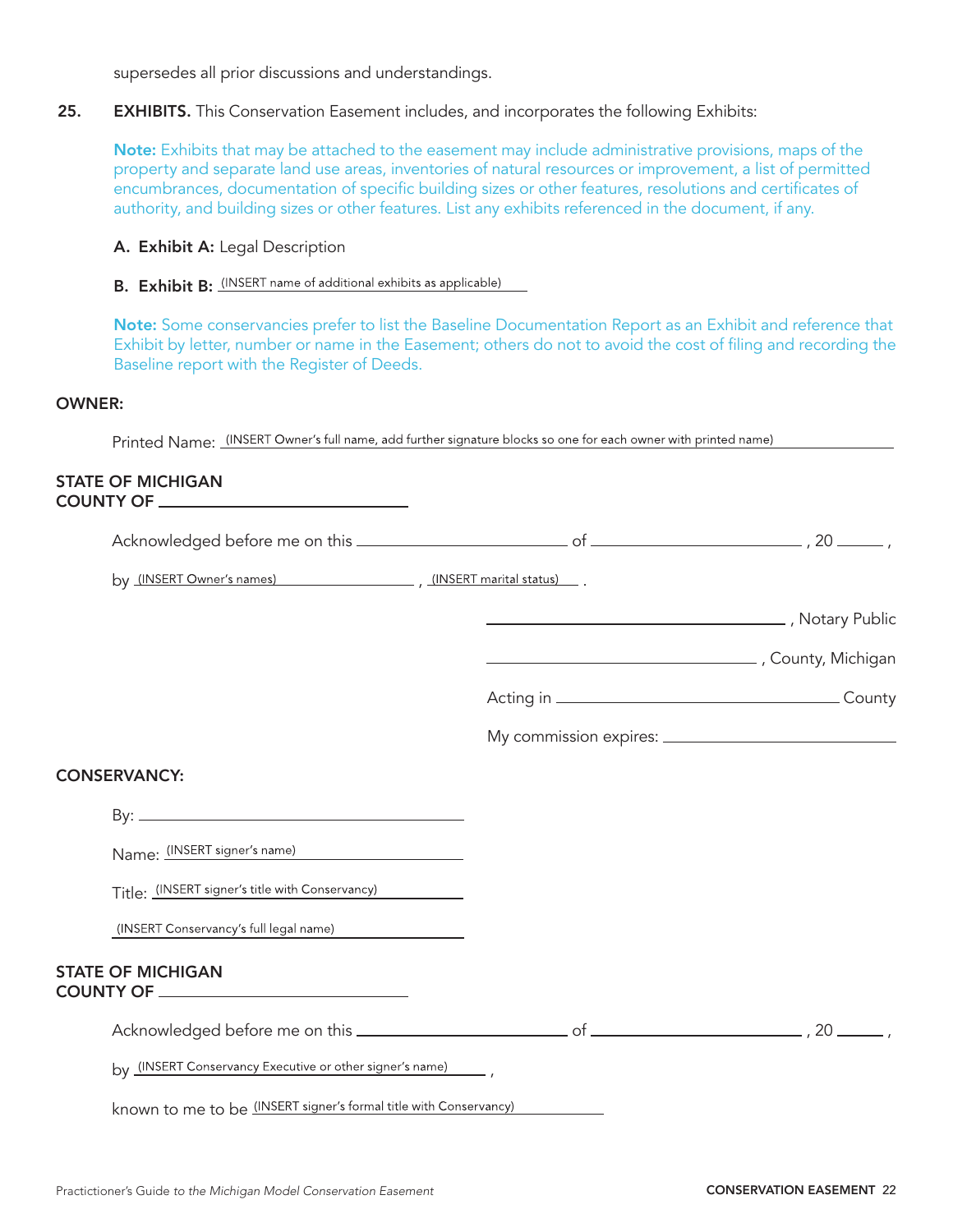#### , Notary Public

, County, Michigan

Acting in County

My commission expires:

#### DRAFTED BY:

(INSERT principal drafter's name and address)

#### AFTER RECORDING PLEASE RETURN TO:

(INSERT Conservancy's full name and address)

#### CONTINUE TO SEND TAX BILLS TO:

(INSERT Owner's full name(s) and address)

EXHIBIT A LEGAL DESCRIPTION

> (INSERT full legal description) TAX ID No: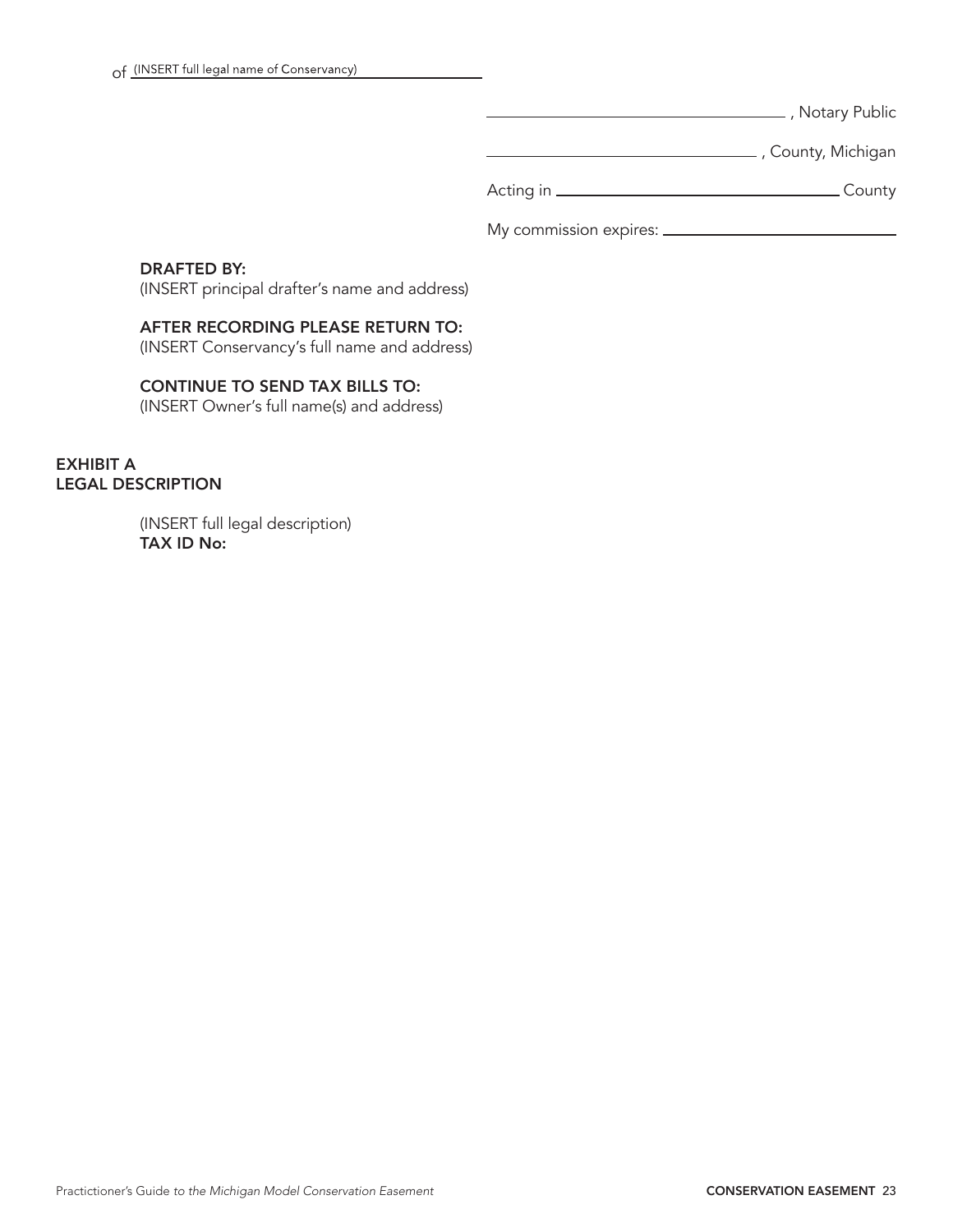# APPENDIX

## ALTERNATIVE / SAMPLE LANGUAGE

#### SECTION III. 1. PURPOSES

#### Sample Language for Sec. III. 1.

*Submitted by Grand Traverse Regional Land Conservancy for Sec. III. 1: Purposes*

This Conservation Easement assures that the Property will be perpetually preserved in its predominately natural, scenic, historic, agricultural, forested, and open space (DELETE THOSE THAT DO NOT APPLY) condition. The Purpose of this Conservation Easement is to protect the Property's natural resource and watershed values; to maintain and enhance bio-diversity; to retain quality habitat for native plants and animals, and to maintain and enhance the natural features of the Property. Any uses of the Property which may impair or interfere with the Conservation Values are expressly prohibited.

#### SECTION III. 4. C. INDUSTRIAL AND COMMERCIAL ACTIVITIES

#### Sample Language for Sec. III. 4. C.

*Sample Addendum for Sec. III. 4. C. Submitted by Steve Kelley*

Note: The following sample language would be used as an addendum to a conservation easement.

#### COMMERCIAL ACTIVITIES ADDENDUM TO CONSERVATION EASEMENT

This Addendum is attached to and forms a part of the Conservation Easement entered into between OWNER and CONSERVANCY dated , 20 , for the PROPERTY described therein. OWNER and CONSERVANCY further agree that OWNER retains the right to and may undertake the following additional commercial activities on the PROPERTY but only to the extent they do not adversely affect the Conservation Values of the PROPERTY (check all that apply):

 $\Box$  Home Office Activities. Otherwise lawful home office activities within buildings on the PROPERTY existing at the time of inception of or as otherwise authorized by this Conservation Easement, such as, but not limited to, small home-based bookkeeping, accounting, legal, computer repair, veterinary, medical, physical therapy, counseling, child care, elder care, contracting, plumbing, electrician, and consulting businesses and similar activities which do not create significant additional traffic or parking needs and do not adversely affect the Conservation Values of the PROPERTY.

**Customary Rural Enterprise Activities.** Otherwise lawful and customary limited, low-impact rural enterprises, such as, but not limited to a small-scale farmer's market or roadside stand, pick-your-own sales, egg, honey, and pumpkin sales, homemade craft sales, farm machinery repair/blacksmith services, sawmills, firewood distribution, bed-and-breakfast, camp, ecotourism, agritourism, corn maze, animal rescue, equestrian facility, boarding kennel, education programs, and indoor third-party vehicle and boat storage, are authorized so long as such uses are confined to locations within the Building Envelopes as identified in Exhibit  $\_\_\_\_$ , do not create significant additional traffic or parking needs, and do not adversely affect the Conservation Values of the PROPERTY. Trailer parks; yard waste, compost, and refuse storage; golf courses and driving ranges; vehicle sales or dealerships; motorized recreation vehicle facilities; motorized vehicle racetracks; outdoor third-party vehicle and boat storage or maintenance; auto parts and junk yards; outdoor concerts, festivals, parties, sales or other events involving more than 100 persons without CONSERVANCY's advance written permission; and all other activities which are inconsistent with protection of the Conservation Values of the PROPERTY are expressly prohibited. Conducting customary rural enterprises on any other part of the Property is not permitted without Conservancy's advance written approval for each instance. Conservancy shall not give such permission unless Conservancy determines that the proposed use will not substantially diminish or impair the Conservation Values of the PROPERTY.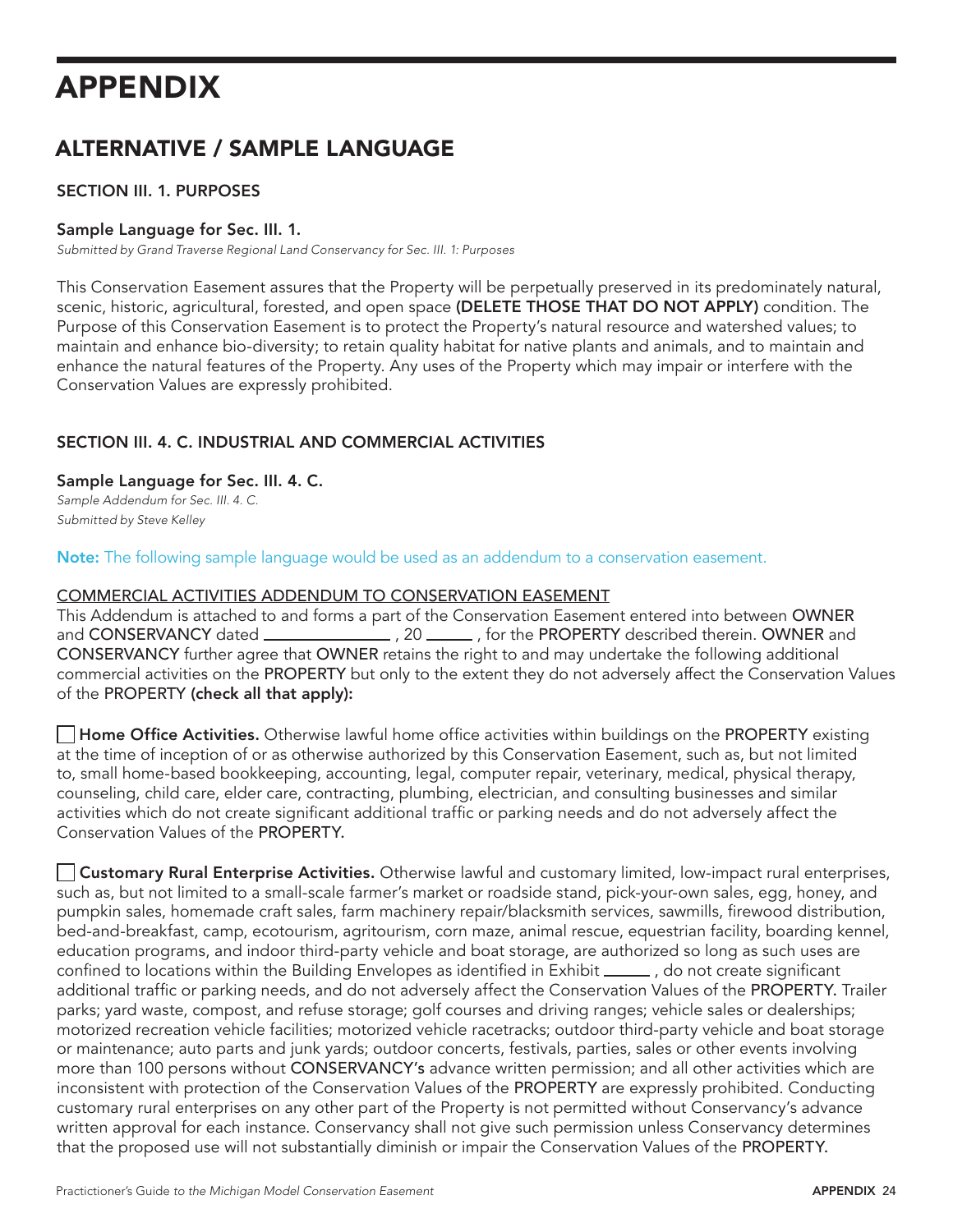**Equestrian Activities.** Otherwise lawful equestrian activities (including but not limited to breeding, raising, training, pasturing, grazing, boarding and sale of horses, horseback riding instruction, equestrian husbandry and other commercial equestrian activities) and equestrian sports (including but not limited to cross-country, dressage, and hunting with hounds), but only to the extent they do not adversely affect the Conservation Values of the PROPERTY. The CONSERVANCY commits to work with the OWNER but has sole discretion to reasonably limit location, time of year, frequency, duration, and scope of Equestrian Activities to protect the Conservation Values of the PROPERTY and the larger ecological landscape.

 Activities within the Agreed Commercial Activity Envelope: Otherwise lawful commercial activities which do not adversely affect the Conservation Values of the PROPERTY within the agreed Commercial Activity Envelope on the PROPERTY depicted on Exhibit \_\_\_\_\_ and legally described as follows:

Other Approved Commercial Activities: The following otherwise lawful commercial activities, which do not adversely affect the Conservation Values of the PROPERTY:

#### SECTION III. 4. E. VEGETATION MANAGEMENT

Alternative Language for Sec. III. 4. E. When Property Has a Forest Component But Not Commercial Forestry *Submitted by Grand Traverse Regional Land Conservancy*

Right to Manage Vegetation and Conduct Forestry Activities. The Owner retains the right to cut vegetation and conduct the following forestry activities on the Property as follows:

Note: A "Forester" is defined for the purposes of this document, as a person who is professional forester and is registered as such with the State of Michigan.

- 1. Dangerous or Diseased Trees. Pruning or removing trees or other vegetation is permitted under the following conditions:
	- A. to remove trees that pose real danger to a structure or humans in frequently used areas due to a structural or health defect of the tree.
	- B. to remove trees in order to reduce a natural threat of infestation posed by diseased vegetation (as documented by a Forester or other natural resource specialist and as approved by the Conservancy).
	- C. to control invasive non-native plant species that endanger the health of native species.
- 2. Firewood. The Owner retains the right to cut and use trees that are downed as a result of natural occurrence for personal use as firewood without a management plan, provided that said use retains adequate woody debris on the forest floor for habitat and soil productivity purposes. Except as provided in F.1 above, any removal of live or standing dead trees, whether for firewood or other purpose, is considered Forest Management and is subject to requirements of the Forest Management Plan and Notice of Harvest as described below.
- 3. Forest Management. Forest management for the growth and harvest of trees including the production of forest products for use or sale is permitted on the Property in accordance with the following Criteria: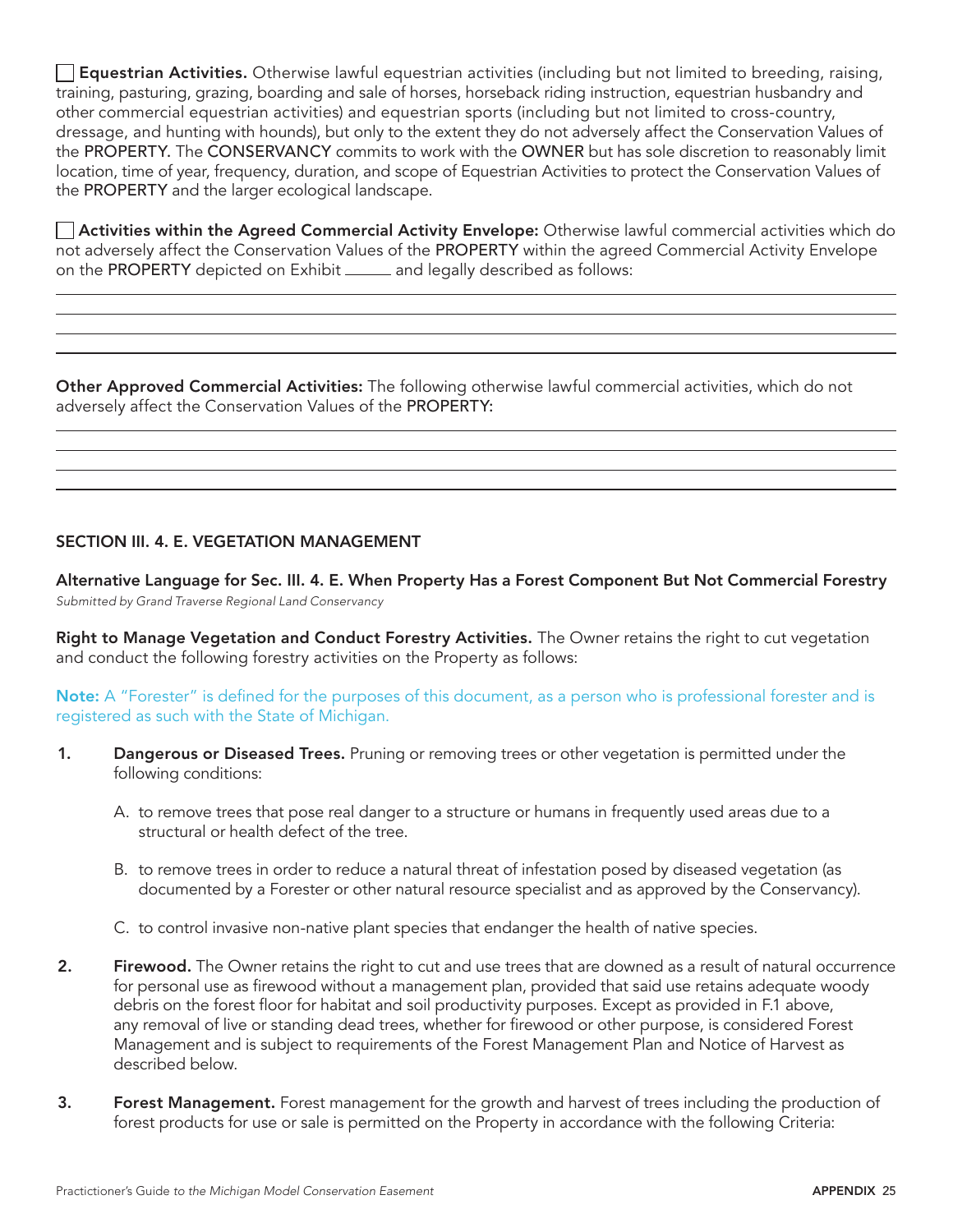- A. It is in accordance with a Forest Management Plan (see below) prepared by a Forester or other qualified natural resources specialist that is pre-approved by the Conservancy.
- B. It meets the minimum standards set forth in the then current Best Management Practices, as outlined in "Sustainable Soil and Water Quality Practices on Forest Land," (as revised 2009) Michigan Department of Natural Resources and Michigan Department of Environmental Quality, or similar successor publications approved by the Conservancy.

Additional setbacks or restrictions may be required by the Conservancy in order to protect the Conservation Values.

- C. Any commercial harvest must be marked and supervised by a Forester in order to ensure adherence to the Forest Management Plan and the protection of the Conservation Values.
- D. Forest Management shall be conducted under written contract(s) with the Forester and competent logging operator(s). These contracts shall specify relevant requirements for compliance with this Conservation Easement and the approved Forest Management Plan. These contracts shall be provided to the Conservancy prior to any harvest.
- E. The forested character of the Property is maintained for habitat and scenic values.
- F. Populations and diversity of native plant species and habitat for native animal species is preserved.
- G. Water quality, wetlands, and riparian zones are protected.
- H. It is undertaken in a manner not detrimental to the Conservation Values of the Property.
- 4. Forest Management Plan. The Forest Management Plan must be prepared prior to any management activities or harvesting, updated at least every fifteen (15) years and shall be provided to the Conservancy for review and approval pursuant to the terms set forth in paragraph 6.D. herein.

Additionally, a plan must include the following:

- A. Date the plan was prepared and the date of expiration for the plan (no more than 15 year term).
- B. Reference to this Conservation Easement, the Conservation Values of the Conservation easement, and forest management criteria required in paragraph \_\_.3.
- C. Specific management goals and objectives of the forest management plan.
- D. Stand delineation maps with acreage of stands.
- E. Stocking level and size class distribution information (both before and after harvest).
- F. Description of any actions that are necessary to prevent the spread of non-native invasive species into the forest and throughout the forest by logging equipment. Conservancy staff can provide a list of invasive species in our region that are known to harm the conservation values of the forest.
- G. Prescription of silvicultural treatments used to achieve stand goals.
- H. Explanation of harvest method and recommended equipment to be used.
- I. Timeline for implementation with anticipated harvest schedule.
- J. Signature page, including signatures of landowner, Forester and Conservancy.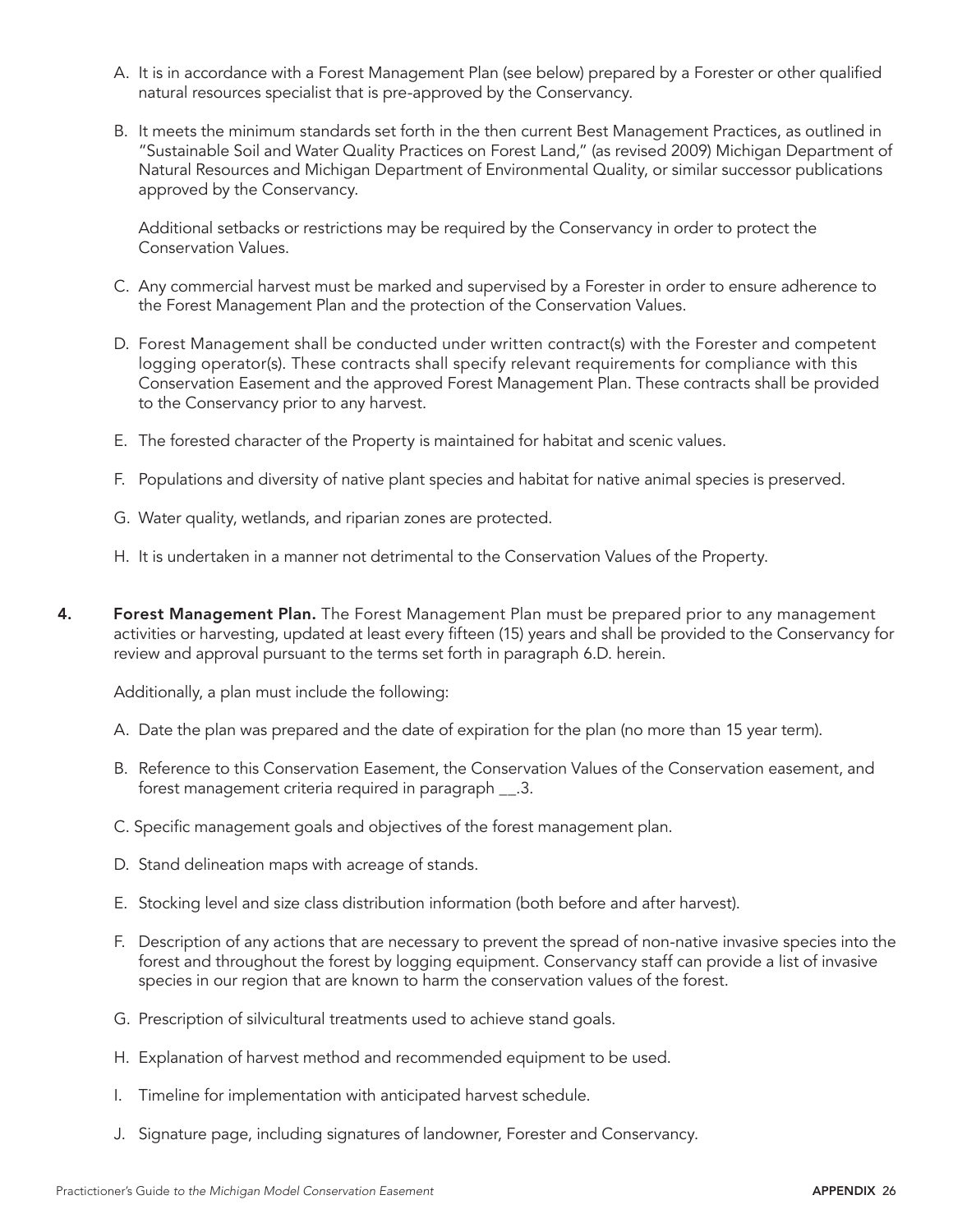- 5. Notice of Harvesting. The Owner shall provide the Conservancy with a written Notice of Harvest. This Notice of Harvest shall be provided at least thirty (30) days prior to commencement of harvesting activities. The Owner shall also notify the Conservancy of harvest completion. The prior notice shall include:
	- A. The location of the harvest, explanation of harvest method, and equipment to be used.
	- B. Contemplated dates for the harvest.
	- C. A plan for ingress and egress and the location of staging area(s).
	- D. Required reclamation work.
	- E. Description of any other activities and practices intended to achieve compliance with the requirements of the Conservation Easement.

#### SECTION III. 4. G. MINING AND OIL AND GAS EXTRACTION

#### Alternative Language for Sec. III. 4. G.

*Source 2010 MMCE*

Owner retains the right to extract oil, gas, hydrocarbons, or petroleum from the Property for commercial purposes provided that no exploration for, or extractin of, minerals shall be conducted from the surface of the Property. Owner may enter into a non-developmental lease if said lease is part of a pool for oil, gas, hydrocarbons or petroleum which solely permits the extraction of oil, gas hydrocarbons, or petroleum. Extraction shall not involve any surface alteration of the Property or construction or placement of any structures, including pipelines, on, over, across, or under the Property.

#### Sample Language for Sec. III. 4. G. to Prohibit Oil and Gas Development

*Submitted by Livingston Land Conservancy* 

In addition, exploring for, developing, and extracting oil, gas, hydrocarbons, petroleum products and other minerals (including water for commercial uses and/or sale) is prohibited along with the injection or release of water or chemicals and other substances to facilitate such extraction. The construction or placement of any structures or improvements on, over, across, or under the Property for any such exploration, development, or extraction purposes, including but not limited to pipelines, is prohibited.

#### IMPORTANT NOTE / CAUTION ABOUT THE ABOVE OPTION: An outright prohibition of oil and gas

development is the most environmentally protective as it prohibits any drilling (direct from surface or directional drilling from off-site) to extract oil and gas underneath the conservation easement property. However, it may be challenging to enforce in situations when a landowner may want to exploit oil and gas minerals in their ownership through a non-development lease. In cases where the landowner owns the mineral rights but wants to outright prohibit oil and gas development, conservancies should keep in mind that those landowners may be subject to compulsory pooling under Michigan statute, making enforcement of such an easement provision potentially impossible. Additionally, future owners of the conservation easement property and subsurface minerals may not be as interested in preventing oil and gas development as the original easement donor. Any land conservancy wishing to pursue this option should fully vet this with knowledgeable legal assistance and ensure they have adequate resources to enforce.

#### Sample Language for Sec. III. 4. G. For Varying Circumstances

*Submitted by Grand Traverse Regional Land Conservancy*

SAMPLE OIL AND GAS LANGUAGE IF LANDOWNER OWNS MINERALS AND WISHES TO LEASE NON-DEVELOPMENT MINERAL RIGHTS (Or if Minerals Have Been Severed and Leased and the Lessee Consents to Non-Development)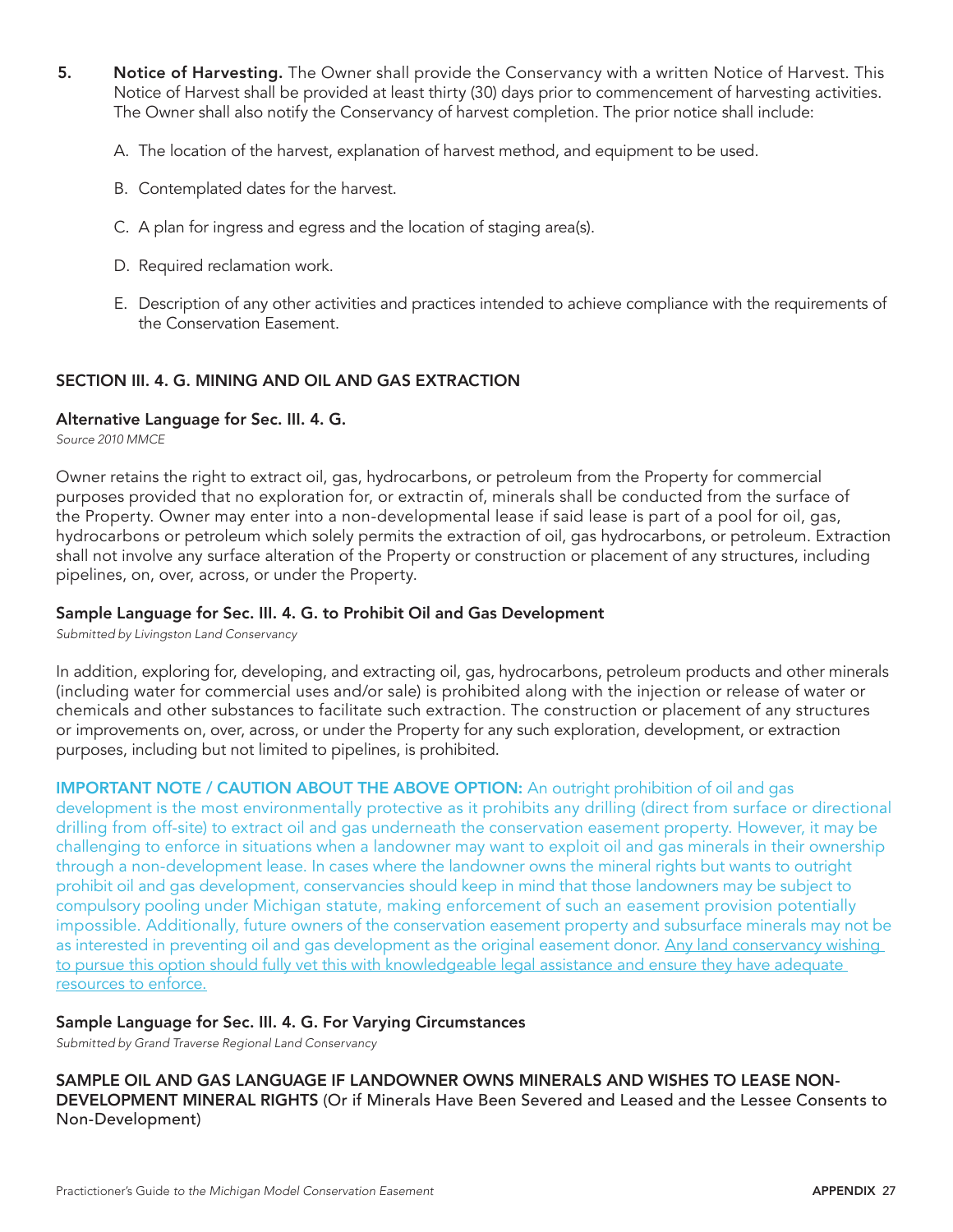- 1. Exploration. Exploration for minerals conducted in a manner that will not have a detrimental impact on the Conservation Values of the Property, including but not limited to certain methods of seismic testing, is permitted pursuant to a written plan submitted to the Conservancy for review and approval pursuant to the terms set forth in **herein** herein.
- 2. Development. The Owner retains the right to extract oil, gas, hydrocarbons, or petroleum from the Property for commercial purposes provided that no exploration for, or extraction of, minerals shall be conducted from the surface of the Property, except as provided for herein. The Owner may enter into a non-developmental lease if said lease is part of a pool for oil, gas, hydrocarbons or petroleum which solely permits the extraction of oil, gas, hydrocarbons, or petroleum. Extraction shall not involve any surface alteration of the Property or construction or placement of any structures, including pipelines, on, over, or across the Property.

#### ADDITIONAL SAMPLE OIL AND GAS LANGUAGE

Optional Language per mineral rights ownership, lease status and needs of landowner. Landowner may not be in position to negotiate restrictions on mineral development if the rights have been severed partially or wholly.

Note: The following language may be used if mineral rights have been severed and leased and the mineral rights owner(s) and lessee(s) consent(s) to non-development:

The owners of the mineral rights retain the right to extract oil, gas, hydrocarbons, or petroleum from the Property for commercial purposes provided that no exploration for, or extraction of, minerals shall be conducted from the surface of the Property.

The owners of the mineral rights may enter into a non-developmental lease if said lease is part of a pool for oil, gas, hydrocarbons or petroleum, which solely permits the extraction of oil, gas, hydrocarbons, or petroleum. Extraction shall not involve any surface alteration of the Property or construction or placement of any structures, including pipelines, on, over, or across the Property.

At the time of the conveyance of this easement, the fee simple title owner of the Property (Owner) does not own the mineral rights on the Property. The third party owners at the time of conveyance of this easement will by separate instrument, a copy of which is attached hereto as Exhibit \_\_\_\_\_\_\_\_\_\_\_\_\_ and incorporated by this reference, subordinate their interests to this easement.

#### OR:

Note: The following language may be used: If wells are present or future wells can be placed in a manner that has no more than a limited, localized impact on the real property and in such a manner as will not be irremediably destructive of significant conservation values. It may be possible to determine future well sites locations to satisfy this criteria depending on mineral rights ownership and lease status if all interested parties agree. One-acre size limitation for well site is intended to exclude high-volume, horizontal extraction activities which require large well sites and substantial industrial activity.

The Owner retains the right to explore, by geophysical or other methods, to drill, operate and produce oil, gas and other hydrocarbons, to lay pipelines, and other structures for the purpose of extracting oil, gas and hydrocarbons from the Property for commercial purposes in a manner that has no more than a limited, localized impact on the real property and in such a manner as will not be irremediably destructive of significant Conservation Values of the Property. Therefore, subsurface mineral extraction activities shall be conducted in accordance with the following restrictions:

Note: The following is an example of site-specific limitations, which may be used if practitioner determines the site can accommodate extraction without detriment to conservation values. This language is the most liberal for extraction purposes and may be used if wells are present or future wells can be placed in a manner that has no more than a limited, localized impact on the real property and in such a manner as will not be irremediably destructive of significant conservation values. It may be possible to determine future well site locations if all interested parties agree.